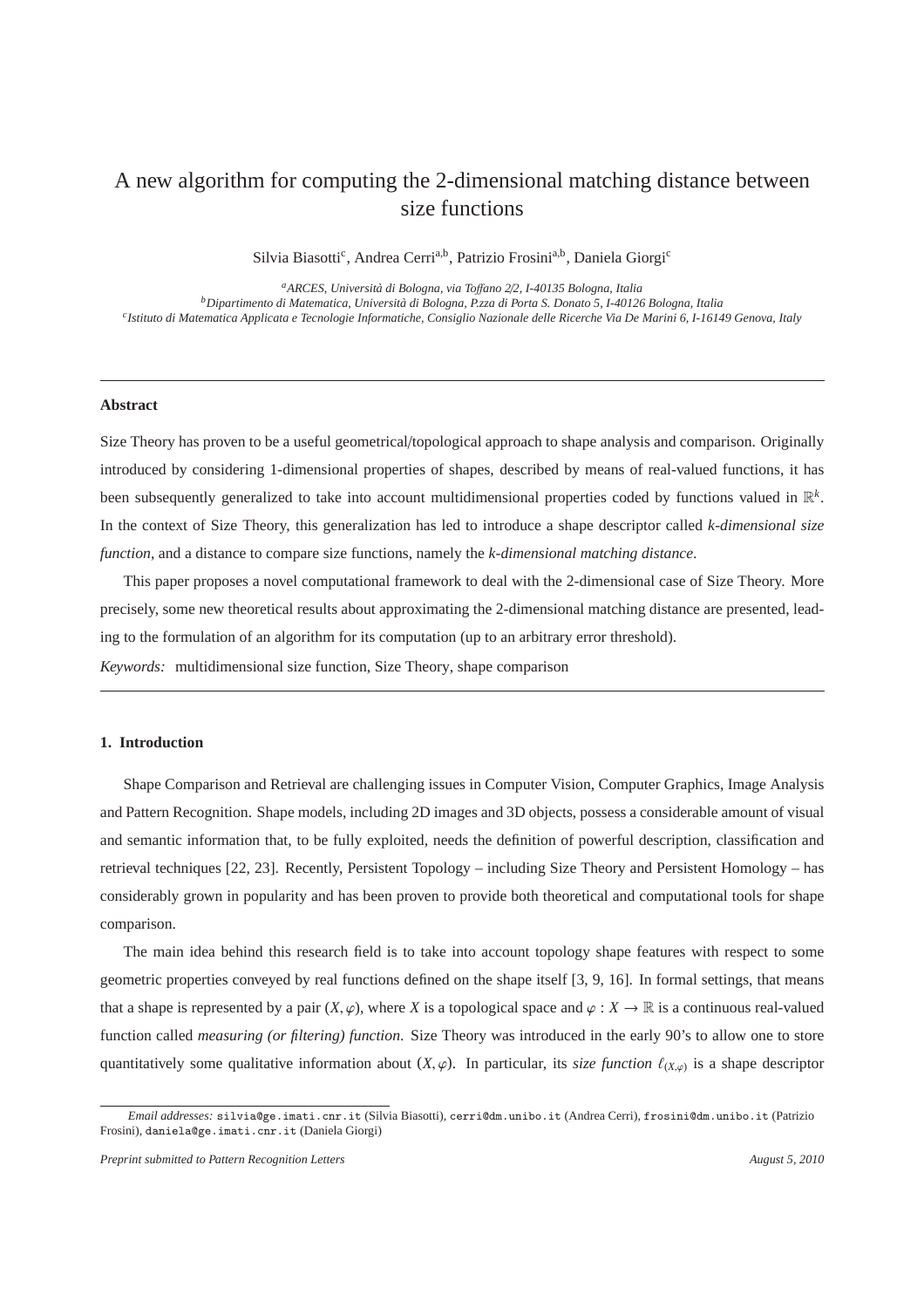encoding the evolution of the 0-th Betti number in the sublevel sets of  $X$  induced by  $\varphi$ . Size functions are complete and stable descriptors, admitting a simple and compact representation made up of a multiset of points in the Euclidean plane, and are compared using a suitable matching distance [3].

In their original formulation, size functions have been widely studied and applied to Pattern Recognition problems [4, 7, 13, 24, 25]. Over the years, similar ideas have been re-proposed by Persistent Homology according to a homological approach and have found applications in shape description and data simplification [14, 15].

Considering the general scenario of shape analysis, a single real-valued measuring function is not enough to cope with the shape description problem. In fact, data are often characterized by two or more properties; this happens for example with physical simulations, where several measurements are made about an observed phenomenon, or when data have multidimensional features, such as colors in the RGB model. These considerations have recently drawn the attention to the study of a multidimensional setting [1, 2, 6, 14, 19]. The term multidimensional, or equivalently *k*dimensional, is related to considering measuring functions taking value in  $\mathbb{R}^k$ , that is,  $\vec{\varphi}: X \to \mathbb{R}^k$ , and the subsequent extension of shape descriptors to this case.

Despite the need of managing multi-dimensional data, not so much has been done from the point of view of applications. This is due to the fact that a *complete, discrete and stable* representation for the Persistent Topology shape descriptors seems not to be available in the multidimensional setting, differently from what happens in the 1 dimensional situation. The arising computational difficulties have been faced following different strategies [1, 5, 10], but not completely solved.

As a partial solution, in [1] the authors studied the concept of *k*-*dimensional size functions* and proved that the restrictions of a *k*-dimensional size function to suitable subsets of its domain turn out to be 1-dimensional. This allowed the definition of a stable matching distance between *k*-dimensional size functions, namely the *k-dimensional matching distance*, building on existing results for the 1-dimensional case. Unfortunately, [1] does not explain how to approximate the matching distance in a way to obtain a good compromise between computational cost and quality of results. Indeed, the straightforward application of the method could require a very huge number of calculations (see also [2]).

This paper yields a theoretical and computational solution of the problem when  $k = 2$ . The theoretical results proven in Lemma 3.1, Lemma 3.3 and Theorem 3.4 allow us to bound the computational error in evaluating the matching distance between 2-dimensional size functions. On these bases we develop an algorithm to approximate the 2-dimensional matching distance up to an arbitrary error threshold, which represents the maximum admissible error. Experimental results on 3D objects represented by surface meshes demonstrate the efficiency of the algorithm to reduce the number of calculations required to approximate the matching distance.

The remainder of the paper is organized as follows. In Section 2 we overview main definitions and properties about size functions; the study of the 1-dimensional case (Section 2.1) is necessary as it provides the basis for the definition of a complete representation for size functions in the 2-dimensional case (Section 2.2). Our new results are given in Section 3, along with the novel algorithm we propose (Section 3.2). Then, experiments on 3D models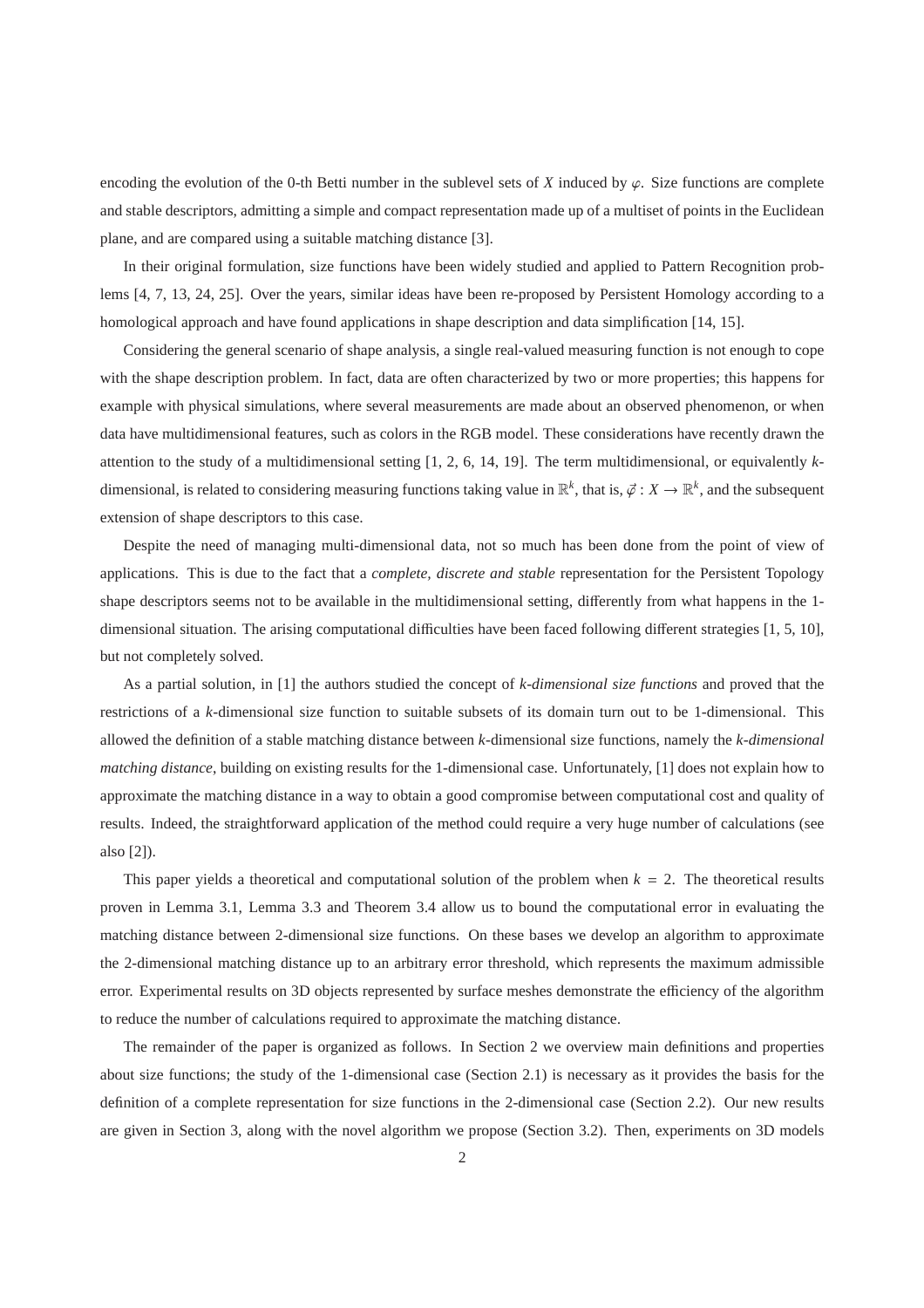

Figure 1: (*a*) The topological space *X* and the measuring function  $\varphi$ . (*b*) The associated size function  $\ell_{(X,\varphi)}$ . To compute the value of  $\ell_{(X,\varphi)}$  at the point  $(c, d)$ , it is sufficient to count how many of the three connected components in the sublevel  $X\langle \varphi \leq d \rangle$  contain at least one point of  $X\langle \varphi \leq c \rangle$ : it can be easily checked that  $\ell_{(X,\varphi)}(c, d) = 2$ .

(Section 4) are shown to validate our proposal. Some discussions in Section 5 conclude the paper.

## **2. Preliminary results**

In this section we review some basic concepts that have been introduced in Size Theory. For further details the reader is referred to [3].

#### *2.1. 1-dimensional size functions*

Size functions are shape descriptors that code the topological evolution of the sublevel sets of a space *X*, according to the increasing values of a real function  $\varphi : X \to \mathbb{R}$  defined on it;  $\varphi$  is called 1*-dimensional measuring function*. Indeed, size functions count the number of connected components which remain disconnected passing from a lower level set of *X*,  $X_u = {P \in X : \varphi(P) \le u}$ , to another. Since the sequence of lower level sets is driven by the real function  $\varphi$ , size functions encode the geometrical properties of *X* captured by  $\varphi$  in the topological evolution of  $X_u$ . More formally,

**Definition 2.1.** Given a *size pair*  $(X, \varphi)$  with *X* a non-empty, compact and locally connected Hausdorff space and  $\varphi$  a continuous function, and denoting  $\Delta^+ = \{(u, v) \in \mathbb{R} \times \mathbb{R} : u < v\}$ , the *size function* of  $(X, \varphi)$  is  $\ell_{(X, \varphi)} : \Delta^+ \to \mathbb{N}$  with  $\ell_{(X,\varphi)}(u, v)$  equal to the number of connected components of the lower level set  $X_v = \{P \in X : \varphi(P) \le v\}$ , containing at least one point of the lower level set *Xu*.

Figure 1 shows an example of a size pair  $(X, \varphi)$  together with the size function  $\ell_{(X,\varphi)}$ . Figure 1(*a*) shows the size pair  $(X, \varphi)$ , where *X* is the curve drawn by a solid line, and  $\varphi$  is the ordinate function. Figure 1(*b*) shows the associated 1-dimensional size function  $\ell_{(X,\varphi)}$ . The domain  $\Delta^+ = \{(u,v) \in \mathbb{R}^2 : u < v\}$  is divided into regions. Each one is labeled by a number, coinciding with the constant value that  $\ell_{(X,\varphi)}$  takes in the interior of that region.

Roughly speaking, each 1-dimensional size function can be seen as a linear combination (with natural numbers as coefficients) of characteristic functions associated to the (possibly unbounded) triangles laying on the domain  $\Delta^+$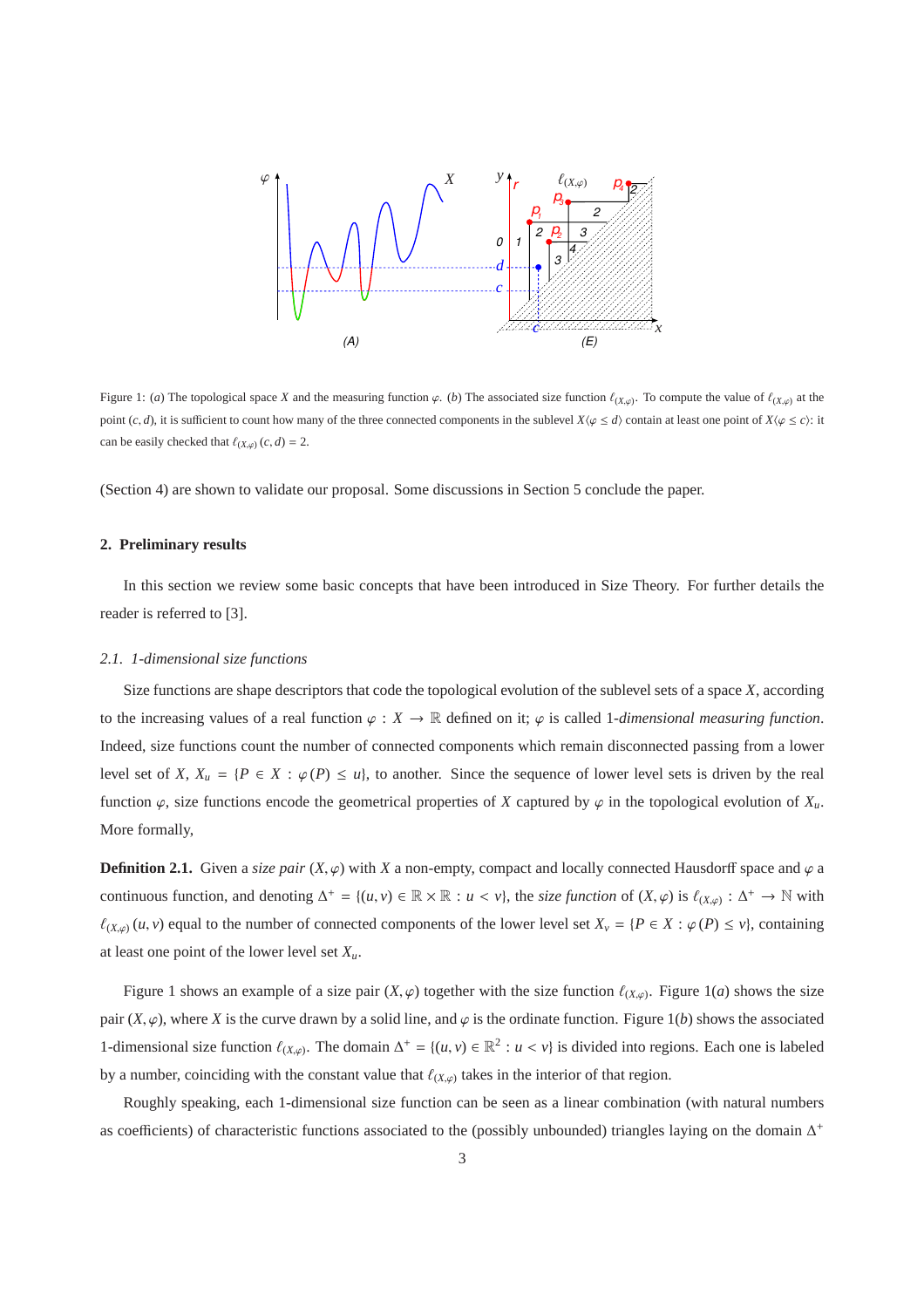[17]. The bounded triangles are of the form  $\{(u, v) \in \Delta^+ : \alpha \le u < v < \beta\}$ , while the unbounded ones are of the form  $\{(u, v) \in \Delta^+ : \eta \le u < v\}$ . Hence, a simple and compact representation is obtained by associating the set  $\{(u, v) \in \Delta^+ : \alpha \le u < v < \beta\}$  to the point  $(\alpha, \beta)$ , and the set  $\{(u, v) \in \Delta^+ : \eta \le u < v\}$  to the point at infinity  $(\eta, \infty)$ . The points of a formal series having finite coordinates are called *proper cornerpoints*, while the ones with a coordinate at infinity are said to be *cornerpoints at infinity* or *cornerlines*. For example, the size function  $\ell_{(X,\varphi)}$  shown in Figure 1(*b*) admits the representation by formal series given by  $r + p_1 + p_2 + p_3 + p_4$ , where *r* is the only cornerpoint at infinity, with coordinates  $(0, \infty)$  [17].

The combinatorial representation of size functions using cornerpoints implies that size functions can be compared via a suitable distance between formal series, namely the *matching distance*, see details in [12]. Roughly speaking, the matching distance *dmatch* can be seen as a measure of the cost of transporting the cornerpoints of a 1-dimensional size function into the cornerpoints of another one.



Figure 2: (*a*) The size function corresponding to the formal series  $r + p + q$ . (*b*) The size function corresponding to the formal series  $r' + p'$ . (*c*) The matching between the two formal series, realizing the matching distance between the two size functions.

Formally, let us consider the 1-dimensional size functions  $\ell_1$ ,  $\ell_2$  and their multiset  $C_1$  (respectively  $C_2$ ) of cornerpoints for  $\ell_1$  (resp.  $\ell_2$ ), counted with their multiplicities and augmented by adding the points of the diagonal  $\{(u, v) \in \mathbb{R}^2 : u = v\}$  counted with infinite multiplicity. If we denote by  $\overline{\Delta^*}$  the set  $\overline{\Delta^+}$  extended by the points at infinity of the kind  $(a, \infty)$ , i.e.  $\overline{\Delta^*} = \overline{\Delta^+} \cup \{(a, \infty) : a \in \mathbb{R}\}$ , the matching distance  $d_{match}(\ell_1, \ell_2)$  is then defined as

$$
d_{match}(\ell_1, \ell_2) = \min_{\sigma} \max_{P \in C_1} \delta(P, \sigma(P)),
$$

where  $\sigma$  varies among all the bijections between  $C_1$  and  $C_2$  and

$$
\delta((u, v), (u', v')) = \min \left\{ \max \left\{ |u - u'|, |v - v'| \right\}, \max \left\{ \frac{v - u}{2}, \frac{v' - u'}{2} \right\} \right\},\
$$

for every  $(u, v)$ ,  $(u', v') \in \overline{\Delta^*}$ , with the convention about  $\infty$  that  $\infty - v = v - \infty = \infty$  when  $v \neq \infty$ ,  $\infty - \infty = 0$ ,  $\frac{\infty}{2} = \infty$ ,  $|\infty| = \infty$ , min{*c*,  $\infty$ } = *c* and max{*c*,  $\infty$ } =  $\infty$ .

The pseudometric<sup>1</sup>  $\delta$  measures the pseudo-distance between two points  $(u, v)$  and  $(u', v')$  as the minimum between

<sup>&</sup>lt;sup>1</sup>A pseudo-distance *d* is just a distance missing the condition  $d(X, Y) = 0 \Rightarrow X = Y$ , i.e. two distinct elements may have vanishing distance with respect to *d*.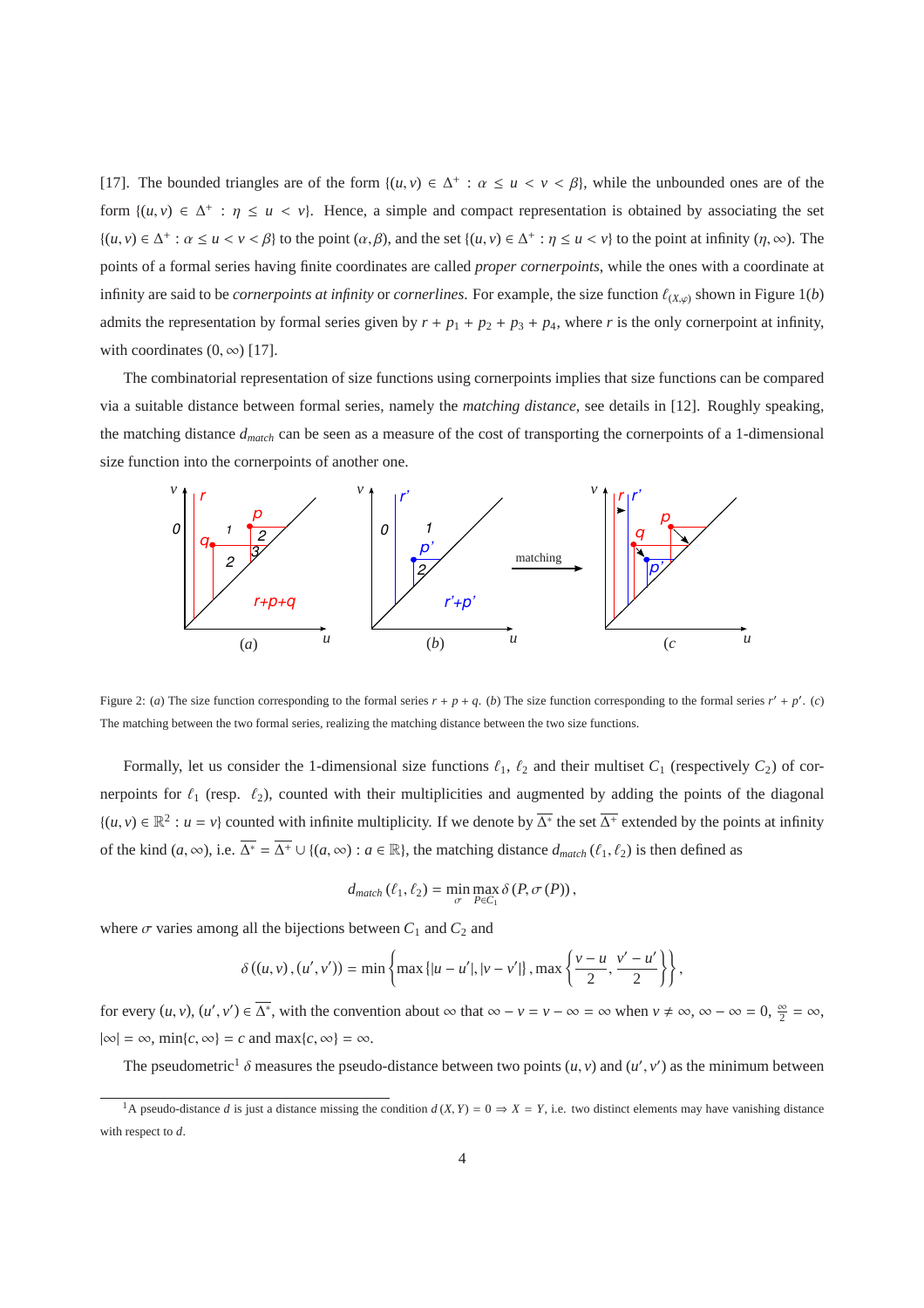the cost of moving one point onto the other and the cost of moving both points onto the diagonal, with respect to the max-norm and under the assumption that any two points of the diagonal have vanishing pseudo-distance. As different 1-dimensional size functions may in general have a different number of cornerpoints, *dmatch* allows a proper cornerpoint to be matched to a point of the diagonal: This matching can be interpreted as the deletion of a proper cornerpoint, see Figure 2(*c*).

The matching distance is stable with respect to perturbations of the measuring functions. Indeed, the following Matching Stability Theorem has been proven [11, 12] (see also [9]):

**Theorem 2.2** (Matching Stability Theorem). If  $(X, \varphi)$ ,  $(Y, \psi)$  are two 1-dimensional size pairs with X, Y homeomor $phic,$  then  $d_{match}\left(\ell_{(X,\varphi)},\ell_{(Y,\psi)}\right)\leq\inf_{h:X\to Y}\max_{x\in X}|\varphi\left(x\right)-\psi\left(h(x)\right)|$ , where h varies among all possible homeomorphisms *from X to Y.*

*Remark* 2.3*.* The hypothesis that *X* and *Y* are homeomorphic is not so restrictive. Indeed, in [18] it has been proven that, in most of applicative contexts of pattern recognition, the use of the multidimensional setting allows us to substitute *X* and *Y* with a unique compact set  $K \subset \mathbb{R}^m$ .

## *2.2. 2-dimensional size functions*

Let *X* be a non-empty, compact and locally connected Hausdorff space, as in the 1-dimensional case, and  $\phi =$  $(\varphi_1, \varphi_2) : X \to \mathbb{R}^2$  be a continuous function, called 2-dimensional measuring function. The following relations  $\leq$ and  $\prec$  are considered in  $\mathbb{R}^2$ : for  $\vec{u} = (u_1, u_2)$  and  $\vec{v} = (v_1, v_2)$ ,  $\vec{u} \leq \vec{v}$  (resp.  $\vec{u} \prec \vec{v}$ ) if and only if  $u_i \leq v_i$  (resp.  $u_i < v_i$ ) for  $i = 1, 2$ . Moreover, we set  $\|\vec{u}\|_{\infty} = \max_{i=1,2} |u_i|$ . For every  $\vec{u}, \vec{v} \in \mathbb{R}^2$ , the lower level set is defined as  $X\langle \vec{\varphi} \leq \vec{u} \rangle = \{x \in X : \varphi_i(x) \leq u_i, i = 1, 2\}$ , whereas we denote  $\Delta^+ = \{(\vec{u}, \vec{v}) \in \mathbb{R}^2 \times \mathbb{R}^2 : \vec{u} < \vec{v}\}\.$ 

Extending the definition of size functions to the 2-dimensional case is straightforward:

**Definition 2.4.** The *(2-dimensional) size function* of the size pair  $(X, \vec{\varphi})$  is the function  $\ell_{(X,\vec{\varphi})}: \Delta^+ \to \mathbb{N}$ , defined by setting  $\ell_{(X,\vec{\varphi})}(\vec{u},\vec{v})$  equal to the number of connected components in the set  $X\langle\vec{\varphi} \leq \vec{v}\rangle$  containing at least one point of  $X\langle \vec{\varphi} \leq \vec{u} \rangle$ .

To combinatorially represent 2-dimensional size functions in terms of cornerpoints as in the 1-dimensional case is not straightforward, and consequently to define a stable and computable distance between 2-dimensional size functions is not trivial.

The rest of this Section shows how the framework of 2-dimensional size functions can be reduced to the case  $k = 1$ , by a change of variable and the use of a suitable foliation, using a strategy similar to the one in [1]. The main idea is to provide a parameterized family of half-planes in  $\mathbb{R}^2 \times \mathbb{R}^2$ , and prove that the restriction of a 2-dimensional size function  $\ell_{(X,\vec{\varphi})}$  to each of these half-planes turns out to be a particular 1-dimensional size function. This implies that we can build on the results proved in the 1-dimensional case to develop the theory in the 2-dimensional case.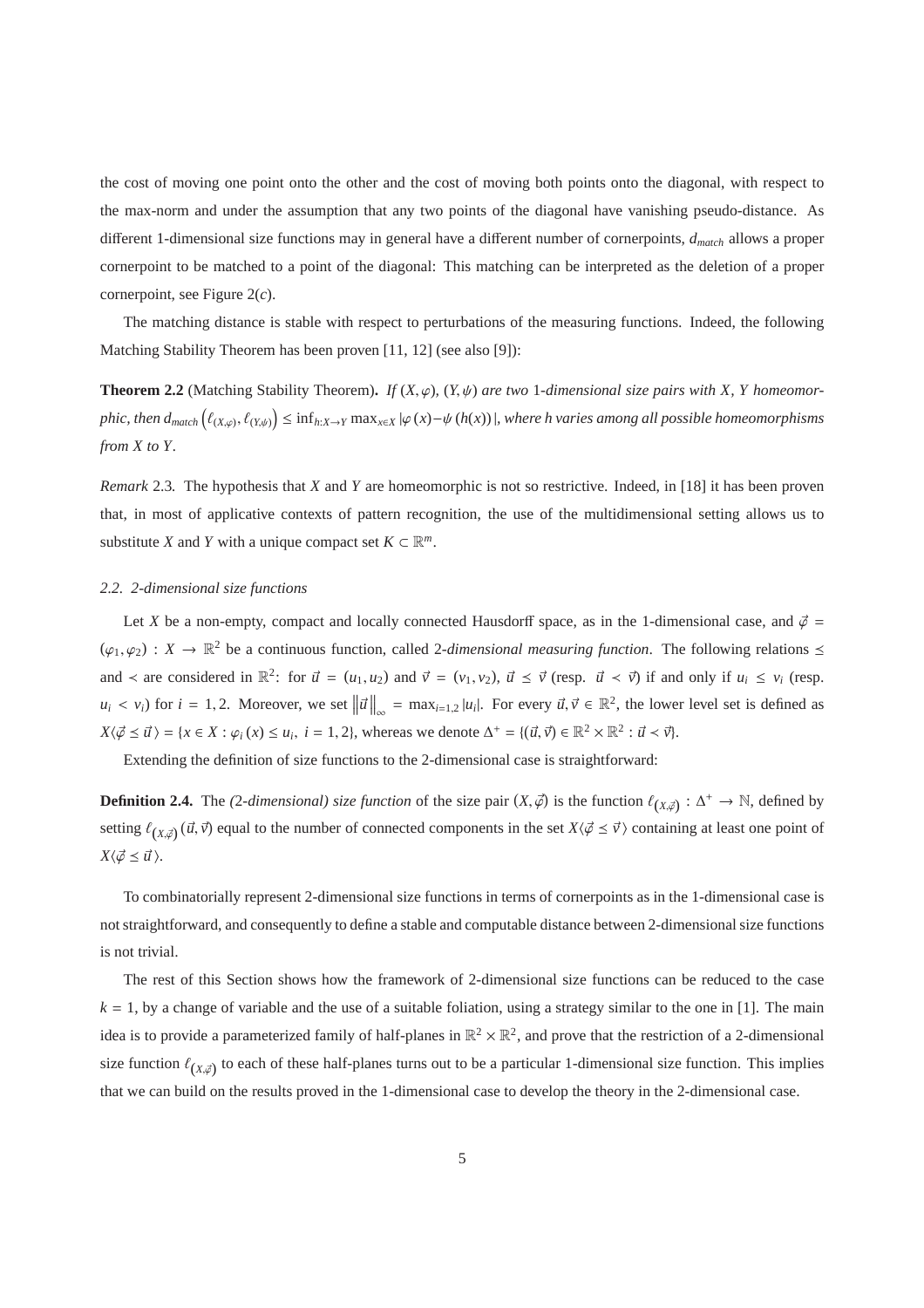First of all, let us define the collection of half-planes foliating  $\Delta^+$ . The foliation we introduce here slightly differs from the one given in [1, Def. 7] and corresponds to a re-parameterization of the half-planes that does not affect the stability results (see [8] for details).

**Definition 2.5.** A pair  $(\vec{\lambda}, \vec{\beta})$ , with  $\vec{\lambda} = (\lambda_1, \lambda_2) \in \mathbb{R}^2$  and  $\vec{\beta} = (\beta_1, \beta_2) \in \mathbb{R}^2$ , is *linearly admissible* if: (a)  $\lambda_1, \lambda_2 > 0$ ; (b)  $\lambda_1 + \lambda_2 = 1$ ; (c)  $\beta_1 + \beta_2 = 0$ . Denoting by *Ladm*<sub>2</sub> the set of all linearly admissible pairs in  $\mathbb{R}^2 \times \mathbb{R}^2$ , for every  $(\vec{\lambda}, \vec{\beta}) \in \text{Ladm}_2$ , let us define the half-plane  $\pi_{(\vec{\lambda}, \vec{\beta})}$  of  $\mathbb{R}^2 \times \mathbb{R}^2$  by the parametric equations  $\vec{u} = \sigma \vec{\lambda} + \vec{\beta}, \vec{v} = \tau \vec{\lambda} + \vec{\beta}$ , with  $\sigma, \tau \in \mathbb{R}$  and  $\sigma < \tau$ .

The next proposition shows the main properties of the collection  $\left\{ \pi_{(\vec{\lambda},\vec{\beta})} \right\}$ —<br>(*λ,้β*)∈Ladm<sub>2</sub>

**Proposition 2.6.** For every  $(\vec{u}, \vec{v}) \in \Delta^+$  there exists one and only one linearly admissible pair  $(\vec{\lambda}, \vec{\beta})$  such that  $(\vec{u}, \vec{v}) \in \Delta^+$  $\pi_{(\vec{\lambda},\vec{\beta})}.$  Moreover, for every  $(\vec{\lambda},\vec{\beta})\in Ladm_2$ , the half-plane  $\pi_{(\vec{\lambda},\vec{\beta})}$  is contained in  $\Delta^+.$ 

*Proof.* If  $(\vec{u}, \vec{v}) \in \Delta^+$  and  $(\vec{\lambda}, \vec{\beta}) \in \text{Ladm}_2$ , it can be easily verified that  $\vec{u} = \sigma \vec{\lambda} + \vec{\beta}, \vec{v} = \tau \vec{\lambda} + \vec{\beta}$  if and only if, for  $i = 1, 2,$ 

$$
\lambda_i = \frac{v_i - u_i}{\sum_{j=1}^2 \left(v_j - u_j\right)}, \quad \beta_i = \frac{u_i \sum_{j=1}^2 v_j - v_i \sum_{j=1}^2 u_j}{\sum_{j=1}^2 \left(v_j - u_j\right)}, \quad \sigma = u_1 + u_2 \,, \quad \tau = v_1 + v_2.
$$

On the other hand, it is trivial to check that each half-plane  $\pi_{(\vec{\lambda}, \vec{\beta})}$ :  $\vec{u} = \sigma \vec{\lambda} + \vec{\beta}, \vec{v} = \tau \vec{\lambda} + \vec{\beta}$ , with  $\sigma, \tau \in \mathbb{R}$  and  $\sigma < \tau$ , is contained in  $\Delta^+$  provided that  $(\vec{\lambda}, \vec{\beta}) \in \text{Ladm}_2$ .  $\Box$ 

On the basis of Proposition 2.6 it is possible to reduce the 2-dimensional setting to the case  $k = 1$ .

**Theorem 2.7** (Reduction Theorem). Let  $(\vec{\lambda}, \vec{\beta}) \in \text{Ladm}_2$ , and let  $F^{\vec{\varphi}}_{(\vec{\lambda}, \vec{\beta})} : X \to \mathbb{R}$  be the function defined by setting

$$
F_{(\vec{\lambda},\vec{\beta})}^{\vec{\varphi}}(x) = \max \left\{ \frac{\varphi_1(x) - \beta_1}{\lambda_1}, \frac{\varphi_2(x) - \beta_2}{\lambda_2} \right\}.
$$

 $\mathcal{T}$ hen, for every  $(\vec{u}, \vec{v}) = (\sigma \vec{\lambda} + \vec{\beta}, \tau \vec{\lambda} + \vec{\beta}) \in \pi_{(\vec{\lambda}, \vec{\beta})}$  it holds that  $\ell_{(X, \vec{\varphi})}(\vec{u}, \vec{v}) = \ell_{\left(X, F^{\vec{\varphi}}_{(\vec{\lambda}, \vec{\beta})}\right)}$  $\sigma$   $(\sigma, \tau)$ *.* 

The proof of Theorem 2.7 can be straightforwardly derived from the proof of [1, Thm. 3].

Roughly speaking, the Reduction Theorem 2.7 states that, on each half-plane of the collection  $\left\{\pi_{(\vec{\lambda},\vec{\beta})}\right\}$ (*λ,β*)∈Ladm2<sup>,</sup> the restriction of a given 2-dimensional size function coincides with a particular size function in two scalar variables, i.e. a 1-dimensional one. A first important consequence is the possibility of representing a 2-dimensional size function  $\ell_{(X,\vec{\varphi})}$  by a collection of formal series of points and lines, following the machinery described in Subsection 2.1 for the case  $k = 1$ . Therefore, the matching distance between 1-dimensional size functions can be applied to every halfplane of the foliation  $\left\{\pi_{(\vec{\lambda}, \vec{\beta})}\right\}$ , showing that it is stable with respect to perturbations of the multidimensional ( $\vec{λ}$  $\vec{β}$ ) $\in$ *Ladm*<sub>2</sub> measuring functions and to the choice of the leaves of the foliation (cf. [1, Propositions 2 and 3]). These stability properties lead to the following definition of a distance between 2-dimensional size functions<sup>2</sup> (see also [1, Def. 8]).

 $^{2}$ [8] has proven that the distance in Definition 2.8 coincides with the restriction to the 2-dimensional case of the one given in [1, Def. 8], which is stable.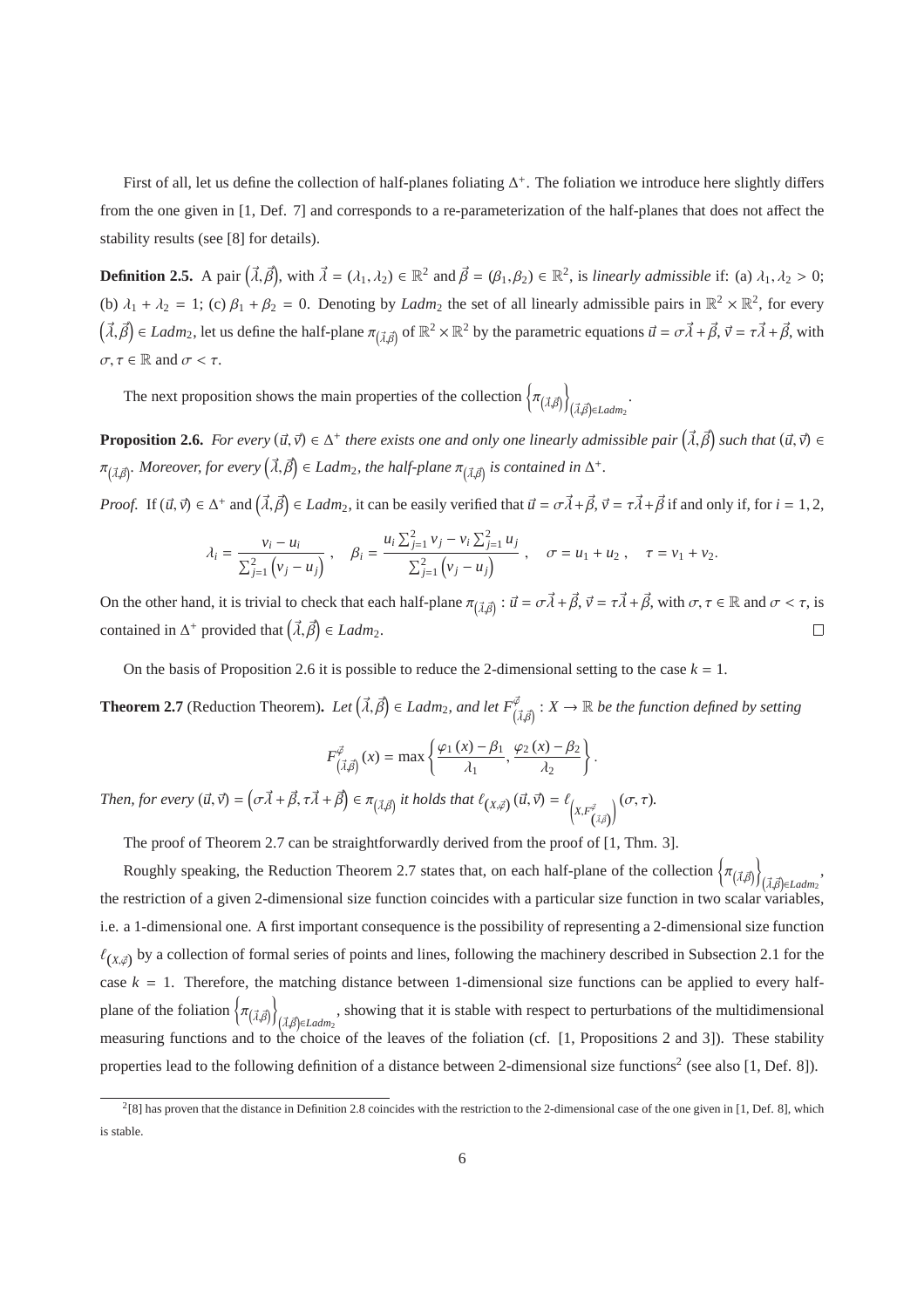**Definition 2.8.** Let  $(X, \vec{\phi})$  and  $(Y, \vec{\psi})$  be two size pairs, with  $\vec{\phi}, \vec{\psi}$  valued in  $\mathbb{R}^2$ . The 2-dimensional matching distance  $D_{match}\left(\ell_{(X,\vec{\varphi})},\ell_{(Y,\vec{\varphi})}\right)$  is the (extended<sup>3</sup>) distance defined by setting

$$
D_{match}\left(\ell_{(X,\vec{\varphi})},\ell_{(Y,\vec{\psi})}\right)=\sup_{\left(\vec{\lambda},\vec{\beta}\right)\in Ladm_2}d_{\left(\vec{\lambda},\vec{\beta}\right)}\left(\ell_{\left(X,\vec{\varphi}\right)},\ell_{\left(Y,\vec{\psi}\right)}\right),
$$

where

$$
d_{(\vec{\lambda},\vec{\beta})}\left(\ell_{(X,\vec{\varphi})},\ell_{(Y,\vec{\psi})}\right)=\min_{i=1,2}\lambda_i\cdot d_{match}\left(\ell_{\left(X,\vec{F}^{\vec{\varphi}}_{(\vec{\lambda},\vec{\beta})}\right)},\ell_{\left(Y,\vec{F}^{\vec{\psi}}_{(\vec{\lambda},\vec{\beta})}\right)}\right).
$$

Taking a non-empty and finite subset  $A \subseteq Ladm_2$  and replacing  $sup_{(\vec{\lambda}, \vec{\beta}) \in Ladm_2}$  by  $max_{(\vec{\lambda}, \vec{\beta}) \in A}$  in Definition 2.8, we obtain a stable and computable pseudo-distance between 2-dimensional size functions.

#### **3. E**ffi**cient computation of the 2-dimensional matching distance**

This Section describes a method able to automatically approximate the 2-dimensional matching distance *Dmatch* between two 2-dimensional size functions  $\ell_{(X,\vec{\phi})}$  and  $\ell_{(Y,\vec{\phi})}$  up to an error threshold  $\varepsilon$ . Using the notation introduced in Section 2.2, this means to opportunely define the subset  $A \subseteq \text{Ladm}_2$  so as to reach a compromise between computational cost and quality of approximation.

### *3.1. New approximation results*

Given the threshold value  $\varepsilon$ , our algorithm automatically provides as output the distance  $\widetilde{D}_{match}\left(\ell_{(X,\vec{\varphi})},\ell_{(Y,\vec{\varphi})}\right)$  such  ${\rm that}\left[D_{match}\left(\ell_{\left(X,\vec{\varphi}\right)},\ell_{\left(Y,\vec{\varphi}\right)}\right)-\widetilde{D}_{match}\left(\ell_{\left(X,\vec{\varphi}\right)},\ell_{\left(Y,\vec{\varphi}\right)}\right)\right]$  $\leq \varepsilon$ .

Let us consider the 2-dimensional size pairs  $(X, \vec{\phi})$  and  $(Y, \vec{\psi})$ , and assume that *X* and *Y* are homeomorphic, so that  $D_{match}\left(\ell_{(X,\vec{\varphi})},\ell_{(Y,\vec{\varphi})}\right)$  <  $\infty$  (this is a not so restrictive requirement as discussed in Remark 2.3). The first step toward the formulation of our algorithm is to estimate the changing of  $d_{(\vec{\lambda}, \vec{\beta})} (\ell_{(X, \vec{\beta})}, \ell_{(Y, \vec{\psi})})$ , the pair  $(\vec{\lambda}, \vec{\beta})$  varying in *Ladm*<sub>2</sub>, i.e. when moving from one leaf to another in the half-plane foliation of  $\Delta^+$ .

We start by observing that  $Ladm_2 = \{(\vec{\lambda}, \vec{\beta}) = (\lambda_1, \lambda_2, \beta_1, \beta_2) \in \mathbb{R}^2 \times \mathbb{R}^2 : \lambda_1 + \lambda_2 = 1, \beta_1 + \beta_2 = 0, 0 < \lambda_1 < 1\}$  ${(a, 1 - a, b, -b) \in \mathbb{R}^2 \times \mathbb{R}^2 : 0 < a < 1}$ . In what follows, for every  $\vec{\lambda} = (a, 1 - a)$  with  $a \in (0, 1)$ , we shall denote the value min{*a*, 1 – *a*} by  $\mu(\vec{\lambda})$ .

The next Lemma 3.1 claims that the evaluation of  $d_{(\vec{\lambda}, \vec{\beta})}(\ell_{(X, \vec{\phi})}, \ell_{(Y, \vec{\phi})})$  can be avoided in a large part of *Ladm*<sub>2</sub>. Fix  $C = \max \left\{ \max_{x \in X} \left\| \vec{\varphi}(x) \right\|_{\infty}, \max_{y \in Y} \left\| \vec{\psi}(y) \right\|_{\infty} \right\}$ , and consider the set

$$
Ladm_2^* = \{(a, 1 - a, b, -b) \in Ladm_2 : |b| < C\}.
$$

<sup>3</sup>The term "extended" refers to the fact that, if the spaces *X* and *Y* are not assumed to be homeomorphic, the multidimensional matching distance  $D_{match}$  still verifies all the properties of a distance, except for the fact that it may take the value  $\infty$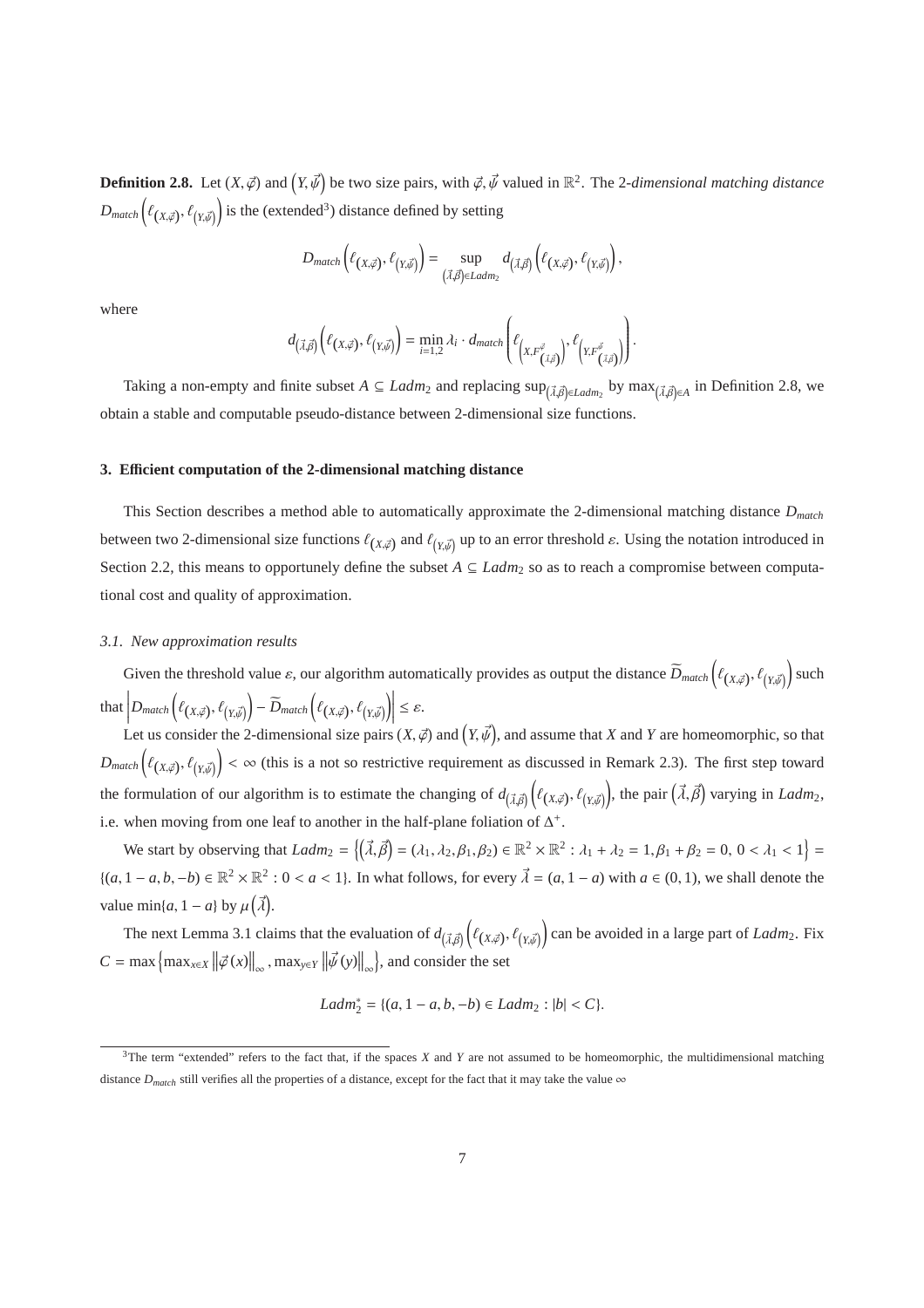**Lemma 3.1.** *Let*  $(\vec{\lambda}, \vec{\beta}) \in \text{Ladm}_2 \setminus \text{Ladm}_2^*$ , with  $(\vec{\lambda}, \vec{\beta}) = (a, 1 - a, b, -b)$ . Then it follows that

$$
d_{\left(\vec{\lambda},\vec{b}\right)}\left(\ell_{\left(X,\vec{\varphi}\right)},\ell_{\left(Y,\vec{\varphi}\right)}\right)=\left\{\begin{array}{l} \frac{\mu(\vec{\lambda})}{a}\cdot d_{match}\left(\ell_{\left(X,\varphi_{1}\right)},\ell_{\left(Y,\psi_{1}\right)}\right), & \text{ if } b\leq-C; \\ \frac{\mu(\vec{\lambda})}{1-a}\cdot d_{match}\left(\ell_{\left(X,\varphi_{2}\right)},\ell_{\left(Y,\psi_{2}\right)}\right), & \text{ if } b\geq C. \end{array}\right.
$$

*Proof.* It is sufficient to observe that  $b \leq -C$  implies  $F^{\vec{\varphi}}_{(\vec{\lambda}, \vec{\beta})}(x) = \frac{\varphi_1(x) - b}{a}$  for every  $x \in X$ , and  $F^{\vec{\psi}}_{(\vec{\lambda}, \vec{\beta})}(y) = \frac{\psi_1(y) - b}{a}$  for every  $y \in Y$ , while  $b \ge C$  implies  $F^{\vec{\varphi}}_{(\vec{\lambda}, \vec{\beta})}(x) = \frac{\varphi_2(x) + b}{1 - a}$  for every  $x \in X$  and  $F^{\vec{\psi}}_{(\vec{\lambda}, \vec{\beta})}(y) = \frac{\psi_2(y) + b}{1 - a}$  for every  $y \in Y$ . From the definition of the 1-dimensional matching distance *dmatch* (see also [8, Proposition 2.2]) the claim easily follows.  $\Box$ 

*Remark* 3.2. From Lemma 3.1 the maximum of  $d_{(\vec{\lambda}, \vec{\beta})} \left( \ell_{(X, \vec{\beta})}, \ell_{(Y, \vec{\beta})} \right)$  over  $\left( (\vec{\lambda}, \vec{b}) = (a, 1 - a, b, -b) \in \text{Ladm}_2 : b \leq -C \right)$ is assumed when  $a \leq \frac{1}{2}$ , and it equals  $d_{match}(\ell_{(X,\varphi_1)}, \ell_{(Y,\psi_1)})$ . Analogously, the maximum value for  $d_{(\vec{\lambda},\vec{\beta})}(\ell_{(X,\vec{\phi})}, \ell_{(Y,\vec{\psi})})$ over  $\{(\vec{\lambda}, \vec{\beta}) \in \text{Ladm}_2 : b \ge C\}$  is assumed when  $a \ge \frac{1}{2}$ , and it equals  $d_{match}(\ell_{(X,\varphi_2)}, \ell_{(Y,\psi_2)})$ .

According to Lemma 3.1 and Remark 3.2, in order to know the values  $d_{(\vec{\lambda}, \vec{\beta})} \left( \ell_{(X, \vec{\varphi})}, \ell_{(Y, \vec{\psi})} \right)$  when  $(\vec{\lambda}, \vec{\beta}) \in \text{Ladm}_2 \setminus \ell_{(\vec{\lambda}, \vec{\beta})}$ Ladm<sup>∗</sup><sub>2</sub>, it is sufficient to consider just two suitable points of that region, e.g., the points whose coordinates are  $\left(\frac{1}{2}, \frac{1}{2}, C+1, -(C+1)\right)$  and  $\left(\frac{1}{2}, \frac{1}{2}, -(C+1), C+1\right)$ .

It only remains to study the changing of  $d_{(\vec{\lambda},\vec{\beta})}(\ell_{(X,\vec{\phi})},\ell_{(Y,\vec{\phi})})$  when  $(\vec{\lambda},\vec{\beta}) \in \text{Ladm}_2^*$ . To this aim, we need the next result.

**Lemma 3.3.** *Assume*  $(\vec{\lambda}, \vec{\beta}) \in \text{Ladm}_{2}^{*}$  and  $(\vec{\lambda}', \vec{\beta}') \in \text{Ladm}_{2}$ , with  $\|\$  $(\vec{\lambda}, \vec{\beta}) - (\vec{\lambda}', \vec{\beta}') \Big\|_{\infty} \leq \delta$ . Then it follows that  $\begin{array}{c} \hline \end{array}$  $d_{(\vec{\lambda},\vec{\beta})}\Big(\ell_{(X,\vec{\varphi})},\ell_{(Y,\vec{\psi})}\Big) - d_{(\vec{\lambda}',\vec{\beta}')} \Big(\ell_{(X,\vec{\varphi})},\ell_{(Y,\vec{\psi})}\Big)$  $\leq \delta \cdot (16C + 2)$ .

Since the proof of Lemma 3.3 is rather technical, we prefer to confine it in Appendix A.

The previous Lemmas 3.1 and 3.3 can be merged together to obtain the following more general result.

**Theorem 3.4** (Error Bound Theorem). *If*  $(\vec{\lambda}, \vec{\beta})$ ,  $(\vec{\lambda}', \vec{\beta}') \in \text{Ladm}_2$ , and  $\|$  $(\vec{\lambda}, \vec{\beta}) - (\vec{\lambda}', \vec{\beta}') \Big\|_{\infty} \leq \delta$ , then it follows that

$$
\left|d_{\left(\vec{\lambda},\vec{\beta}\right)}\left(\ell_{\left(X,\vec{\varphi}\right)},\ell_{\left(Y,\vec{\psi}\right)}\right)-d_{\left(\vec{\lambda}',\vec{\beta}'\right)}\left(\ell_{\left(X,\vec{\varphi}\right)},\ell_{\left(Y,\vec{\psi}\right)}\right)\right|\leq\delta\cdot\left(16C+2\right).
$$

*Proof.* Set  $(\vec{\lambda}, \vec{\beta}) = (a, 1 - a, b, -b), (\vec{\lambda}', \vec{\beta}') = (a', 1 - a', b', -b')$ . By Lemma 3.3, we only need to prove our statement when  $(\vec{\lambda}, \vec{\beta}), (\vec{\lambda}', \vec{\beta}') \in Ladm_2 \setminus Ladm_2^*$ .

Let us first assume that  $b, b' \leq -C$ . By Lemma 3.1, we have that

$$
\left|d_{\left(\vec{\lambda},\vec{\beta}\right)}\left(\ell_{\left(X,\vec{\varphi}\right)},\ell_{\left(Y,\vec{\psi}\right)}\right)-d_{\left(\vec{\lambda}',\vec{\beta}'\right)}\left(\ell_{\left(X,\vec{\varphi}\right)},\ell_{\left(Y,\vec{\psi}\right)}\right)\right|=d_{match}\left(\ell_{\left(X,\varphi_{1}\right)},\ell_{\left(Y,\psi_{1}\right)}\right)\left|\frac{\mu\left(\vec{\lambda}\right)}{a}-\frac{\mu\left(\vec{\lambda}'\right)}{a'}\right|\leq 2C\left|\frac{\mu\left(\vec{\lambda}\right)}{a}-\frac{\mu\left(\vec{\lambda}'\right)}{a'}\right|,\tag{1}
$$

where the last inequality follows from Theorem 2.2.

If  $\mu(\vec{\lambda}) = a$  and  $\mu(\vec{\lambda}') = a'$ , then it holds that  $\frac{\mu(\vec{\lambda})}{a}$  $\frac{(\vec{\lambda})}{a} = \frac{\mu(\vec{\lambda}')}{a'}$  $\frac{(\tilde{x})}{a'}$  = 1. Therefore, in (1) we have  $\mu(\vec{\lambda})$  $\frac{(\vec{\lambda})}{a} - \frac{\mu(\vec{\lambda}')}{a'}$  $\left(\vec{\lambda}'\right)$ <br> $a'$  $= 0$ , thus implying that       $d_{(\vec{\lambda},\vec{\beta})}\left(\ell_{(X,\vec{\varphi})},\ell_{(Y,\vec{\psi})}\right)-d_{(\vec{\lambda}',\vec{\beta}')} \left(\ell_{(X,\vec{\varphi})},\ell_{(Y,\vec{\psi})}\right)$  $= 0.$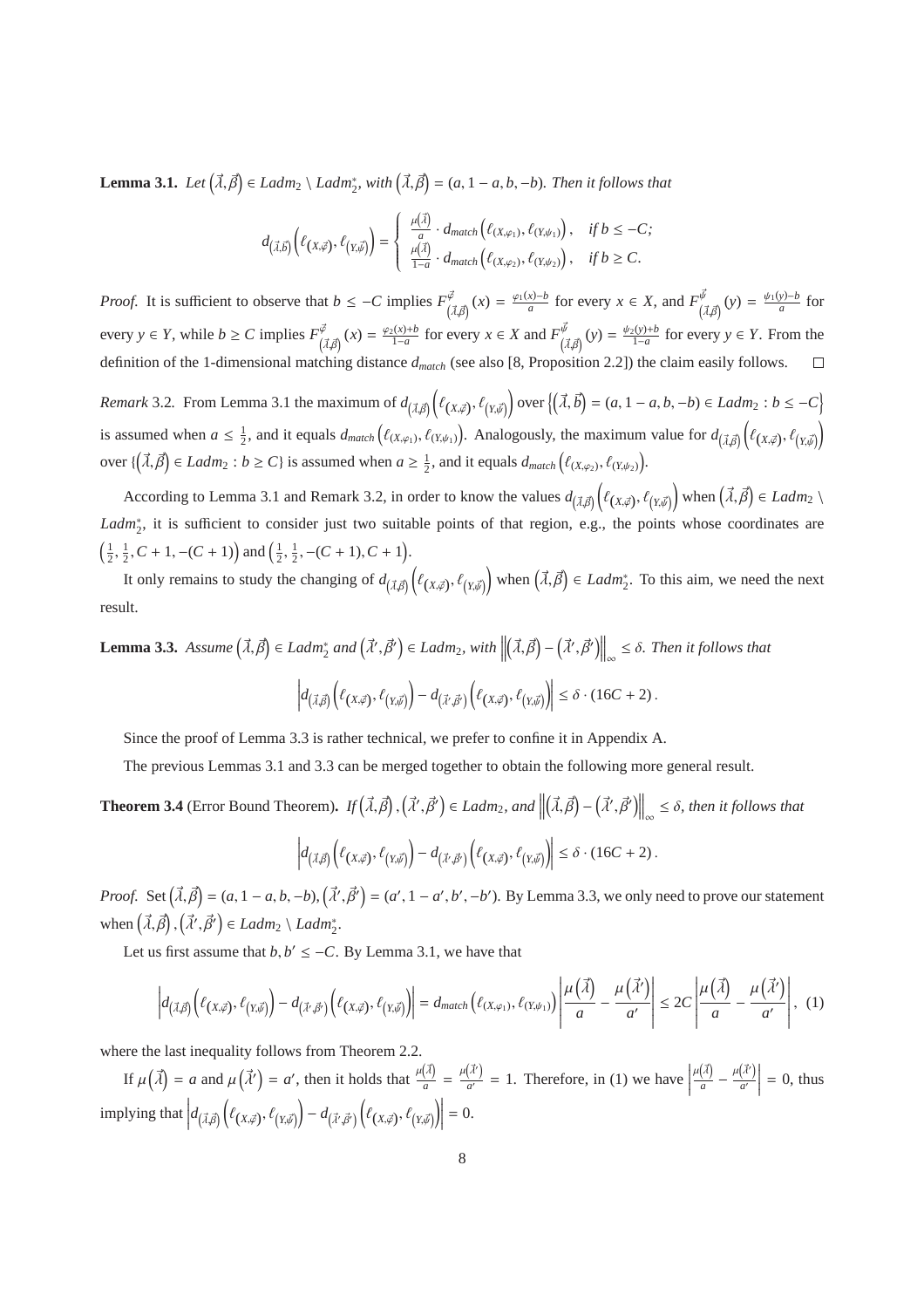If 
$$
\mu(\vec{\lambda}) = a
$$
 and  $\mu(\vec{\lambda}') = 1 - a'$ , then  $a \le \frac{1}{2}$ ,  $a' \ge \frac{1}{2}$  and we can write (observe that  $|\mu(\vec{\lambda}) - \mu(\vec{\lambda}')| \le |a - a'|$ )  
\n
$$
\left| \frac{\mu(\vec{\lambda})}{a} - \frac{\mu(\vec{\lambda}')}{a'} \right| = \left| \frac{a'\mu(\vec{\lambda}) - a\mu(\vec{\lambda}')}{aa'} \right| = \left| \frac{a'\mu(\vec{\lambda}) - a\mu(\vec{\lambda}) + a\mu(\vec{\lambda}) - a\mu(\vec{\lambda}')}{aa'} \right| =
$$
\n
$$
= \left| \frac{\mu(\vec{\lambda})(a' - a) + a(\mu(\vec{\lambda}) - \mu(\vec{\lambda}'))}{aa'} \right| \le \frac{a|a' - a|}{aa'} + \frac{a|a - a'|}{aa'} = 2\frac{|a - a'|}{a'} \le 4\delta,
$$
\n(2)

thus implying that  $\left| d_{(\vec{\lambda},\vec{\beta})} \left( \ell(x,\vec{\beta}), \ell(y,\vec{\beta}) \right) - d_{(\vec{\lambda}',\vec{\beta}')} \left( \ell(x,\vec{\beta}), \ell(y,\vec{\beta}) \right) \right| \leq 8\delta C$ , satisfying the claim since  $8\delta C \leq \delta (16C + 2)$ .  $\left[ \begin{array}{cc} (\lambda, \beta) \end{array} \right] \left[ \begin{array}{cc} (\lambda, \varphi)' & (I, \psi) \end{array} \right] \left[ \begin{array}{cc} (\lambda', \beta') & (\lambda, \varphi)' & (I, \psi) \end{array} \right]$ Similarly, we can show that, if  $\mu(\vec{\lambda}) = 1 - a$  and  $\mu(\vec{\lambda}') = a'$ , then  $d_{(\vec{\lambda},\vec{\beta})}\left(\ell(x,\vec{\beta}),\ell(y,\vec{\mu}) - d_{(\vec{\lambda}',\vec{\beta}')} \left(\ell(x,\vec{\beta}),\ell(y,\vec{\mu})\right) \right) \le 8\delta C$ .

 $\left[ \begin{array}{cc} (\lambda, \beta) \end{array} \right] \left[ \begin{array}{cc} (\lambda, \varphi)' & (\lambda, \varphi') & (\lambda, \varphi) \end{array} \right]$ If  $\mu(\vec{\lambda}) = 1 - a$  and  $\mu(\vec{\lambda}') = 1 - a'$ , then it holds that  $a, a' \geq \frac{1}{2}$ . Moreover,  $\frac{\mu(\vec{\lambda})}{a}$  $\frac{(\vec{\lambda})}{a} = \frac{1-a}{a}, \frac{\mu(\vec{\lambda}')}{a'}$  $\frac{d^{2}}{a'} = \frac{1-a'}{a'}$  $\frac{-a'}{a'}$  and hence  $\begin{array}{c} \n\end{array}$  $\mu(\vec{\lambda})$  $\frac{(\vec{\lambda})}{a} - \frac{\mu(\vec{\lambda}')}{a'}$  $\left(\vec{\lambda}'\right)$ <br> $\left.\vec{a}'\right|$  $=\frac{|a'-a|}{aa'} \leq 4\delta$ , leading to the inequality  $d_{(\vec{\lambda},\vec{\beta})}\left(\ell_{(X,\vec{\varphi})},\ell_{(Y,\vec{\psi})}\right)-d_{(\vec{\lambda}',\vec{\beta}')} \left(\ell_{(X,\vec{\varphi})},\ell_{(Y,\vec{\psi})}\right)$  $\leq 8\delta C$ , which satisfies the claim since  $8\delta C \leq \delta (16C + 2)$ . Thus, when  $b, b' \leq -C$  our statement remains proved.

Similar arguments can be used to prove our statement if  $b, b' \ge C$ .

To conclude the proof we need to consider the case  $|b|, |b'| \ge C$  with  $bb' < 0$ . Since  $(\vec{\lambda}, \vec{\beta}) - (\vec{\lambda}', \vec{\beta}') \Big\|_{\infty} \leq \delta, \text{ it}$ follows that  $C \leq \frac{\delta}{2}$ . Moreover, the Matching Stability Theorem 2.2 implies that  $d_{match}(\ell_{(X,\varphi_i)}, \ell_{(Y,\psi_i)}) \leq 2C$  for  $i = 1, 2$ . In the light of these considerations, we can then write

$$
\left| d_{(\vec{\lambda},\vec{\beta})} \left( \ell_{(X,\vec{\varphi})}, \ell_{(Y,\vec{\psi})} \right) - d_{(\vec{\lambda}',\vec{\beta}')} \left( \ell_{(X,\vec{\varphi})}, \ell_{(Y,\vec{\psi})} \right) \right| \le \max \left\{ d_{(\vec{\lambda},\vec{\beta})} \left( \ell_{(X,\vec{\varphi})}, \ell_{(Y,\vec{\psi})} \right), d_{(\vec{\lambda}',\vec{\beta}')} \left( \ell_{(X,\vec{\varphi})}, \ell_{(Y,\vec{\psi})} \right) \right\} \le (3)
$$
\n
$$
\le \max \left\{ d_{match} \left( \ell_{(X,\varphi_1)}, \ell_{(Y,\psi_1)} \right), d_{match} \left( \ell_{(X,\varphi_2)}, \ell_{(Y,\psi_2)} \right) \right\} \le 2C \le \delta, \quad (4)
$$

where the first inequality in (4) is a consequence of Lemma 3.1. Clearly, (3)-(4) imply the claim, thus concluding the  $\Box$ proof.

*Remark* 3.5. It is possible to prove that  $d_{(\vec{\lambda}, \vec{\beta})} \left( \ell_{(X, \vec{\varphi})}, \ell_{(Y, \vec{\psi})} \right) \leq 2C$  for every  $(\vec{\lambda}, \vec{\beta}) \in \mathcal{L}adm_2$  (this is a trivial consequence of  $[1, Thm.4]$ ; thus  $d_{(\vec{\lambda},\vec{\beta})}\left(\ell_{(X,\vec{\varphi})},\ell_{(Y,\vec{\psi})}\right)-d_{(\vec{\lambda}',\vec{\beta}')} \left(\ell_{(X,\vec{\varphi})},\ell_{(Y,\vec{\psi})}\right)$  $\leq$  2*C*. Now, let us observe that if  $\delta \geq \frac{1}{8}$  then 2*C*  $\leq$  $\delta \cdot (16C + 2)$ . Consequently, the inequality claimed by the Error Bound Theorem 3.4 is trivial when  $\delta \ge \frac{1}{8}$ .

The results proved in Lemma 3.1, Lemma 3.3 and Theorem 3.4 can be exploited to develop an algorithm able to effectively approximate the 2-dimensional matching distance  $D_{match}$   $(\ell_{(X,\vec{\phi})}, \ell_{(Y,\vec{\phi})})$ .

By Definition 2.8 it follows that, in general, a direct computation of  $D_{match}(\ell_{(X,\vec{\phi})}, \ell_{(Y,\vec{\phi})})$  is not possible, since we should calculate the value  $d_{(\vec{\lambda},\vec{\beta})}\Big(\ell_{(X,\vec{\phi})},\ell_{(Y,\vec{\phi})}\Big)$  for an infinite number of pairs  $(\vec{\lambda},\vec{\beta})$ . On the other hand, as stressed at the end of Section 2, if we choose a non-empty and finite subset  $A \subseteq Ladm_2$ , and substitute  $\sup_{(\vec{\lambda}, \vec{\beta}) \in Ladm_2}$  with  $\max_{(\vec{\lambda}, \vec{\beta}) \in A}$ in Definition 2.8, we get a computable pseudo-distance, say  $\widetilde{D}_{match}(\ell_{(X,\vec{\phi})}, \ell_{(Y,\vec{\phi})})$ , to be used in concrete applications.

If we think of  $\widetilde{D}_{match}\left(\ell_{(X,\vec{\varphi})},\ell_{(Y,\vec{\varphi})}\right)$  as an approximation of  $D_{match}\left(\ell_{(X,\vec{\varphi})},\ell_{(Y,\vec{\varphi})}\right)$ , it is reasonable to guess that the larger the set *A* ⊆ *Ladm*2, the smaller the difference between the two values can be. On the other hand, the smaller the set *A*, the faster the computation of  $\overline{D}_{match}$  is. Following these considerations, we implement an algorithm in order to find a set *A* representing a compromise between these two situations. Additionally, given an arbitrary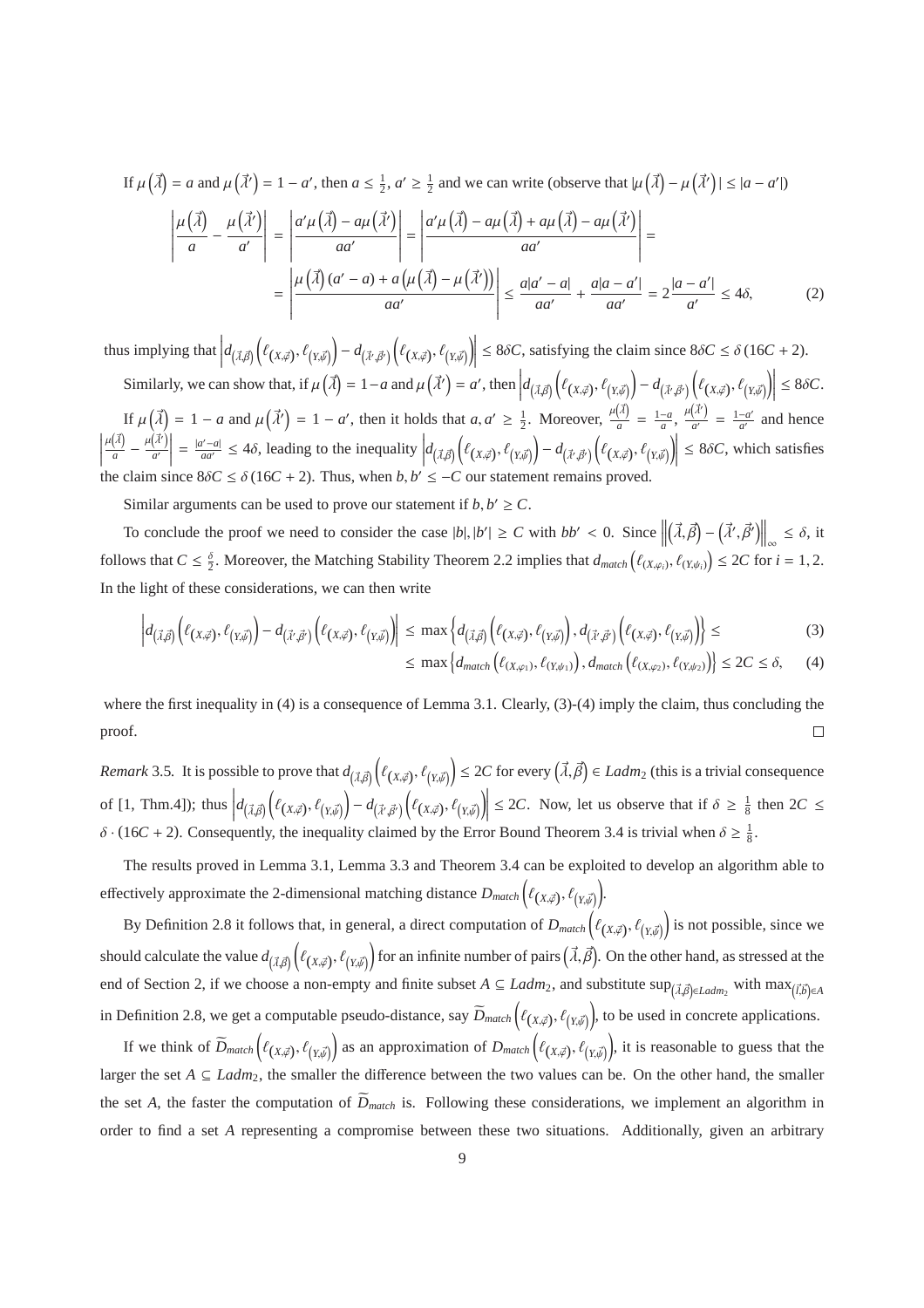real value  $\varepsilon > 0$  as error threshold, we want *A* depending on  $\varepsilon$  in a way that the output  $\widetilde{D}_{match}(\ell_{(X,\vec{\phi})},\ell_{(Y,\vec{\phi})}) =$  $\max_{(\vec{\lambda},\vec{\beta})\in A} d_{(\vec{\lambda},\vec{\beta})}\Big(\ell_{(X,\vec{\varphi})},\ell_{(Y,\vec{\psi})}\Big)$  satisfies the inequality  $\Big|D_{match}\Big(\ell_{(X,\vec{\varphi})},\ell_{(Y,\vec{\psi})}\Big) - \widetilde{D}_{match}\Big(\ell_{(X,\vec{\varphi})},\ell_{(Y,\vec{\psi})}\Big)\Big|$  $\leq \varepsilon$ .

The next section describes the algorithm in detail.

## *3.2. Algorithm*

First of all, let us observe that the set  $Ladm_2 = \{(a, 1 - a, b, -b) \in \mathbb{R}^2 \times \mathbb{R}^2 : 0 < a < 1\}$  can be identified with the subset of  $\mathbb{R}^2$  given by  $\{(a, b) \in \mathbb{R}^2 : 0 < a < 1\} = (0, 1) \times \mathbb{R}$ . More precisely, a bijective correspondence exists between  $Ladm_2^* = \{(a, 1 - a, b, -b) \in Ladm_2 : |b| < C\}$  and the set  $(0, 1) \times (-C, C)$ , as well as between  $Ladm_2 \setminus Ladm_2^*$ and the set  $(0, 1) \times (\mathbb{R} \setminus (-C, C))$ . Therefore, the finite set *A* we are looking for can be associated with a finite subset of  $(0, 1) \times \mathbb{R}$ . The set *A* can be computed as follows.

- 1. Start by fixing the error threshold  $\varepsilon$ , and setting  $\delta = \frac{1}{16}$  (cf. Remark 3.5);
- 2. Initialize  $\mathcal{P} = \{P_n\}$ , where the points  $P_n$  define a finite and regular (square) grid in  $(0, 1) \times \mathbb{R}$ . Choose the set  $\mathcal{P}$ in a way that, taking the square centered in  $P_n$  with side equal to 2 $\delta$ , i.e.  $Q_{\delta}(P_n) = \{P \in \mathbb{R}^2 : ||P_n - P||_{\infty} \leq \delta\}$ , the collection  $Q = \{Q_\delta(P_n)\}\)$  covers the set  $(0, 1) \times (-C, C)$  (see Figure 3 and the following pseudo-code for details about the sets  $P$  and  $Q$ ). Under these assumptions, and due to the bijective correspondence existing between  $(0, 1) \times \mathbb{R}$  and *Ladm*<sub>2</sub>, by Remark 3.5 and Theorem 3.4 we can control the variation of the values of  $d_{(\vec{\lambda}, \vec{\beta})}\Big(\ell_{(X, \vec{\phi})}, \ell_{(Y, \vec{\phi})}\Big)$  associated to the points in each set  $Q_{\delta}(P_n)$ , and hence in *Ladm*<sup>\*</sup><sub>2</sub>;
- 3. Take the two points  $P_ = \left( \frac{1}{2}, (C + 1) \right), P_ + = \left( \frac{1}{2}, C + 1 \right) \in (0, 1) \times (\mathbb{R} \setminus (-C, C))$ . Lemma 3.1 allows us to compute the maximum of  $d_{(\vec{\lambda},\vec{\beta})}(\ell_{(X,\vec{\phi})},\ell_{(Y,\vec{\psi})})$  over *Ladm*<sub>2</sub> \*Ladm*<sub>2</sub><sup>\*</sup> just by considering the values  $d_{(\vec{\lambda},\vec{\beta})}(\ell_{(X,\vec{\phi})},\ell_{(Y,\vec{\psi})})$ and  $d_{(\vec{\lambda}_+,\vec{\beta}_+)}\left(\ell_{(X,\vec{\phi})},\ell_{(Y,\vec{\phi})}\right)$ , with  $(\vec{\lambda}_-,\vec{\beta}_-) = (\frac{1}{2},\frac{1}{2},-(C+1),C+1)$  and  $(\vec{\lambda}_+,\vec{\beta}_+) = (\frac{1}{2},\frac{1}{2},C+1,-(C+1))$ . By Remark 3.2, this is equivalent to compute  $d_{match}(\ell_{(X,\varphi_1)}, \ell_{(Y,\psi_1)})$  and  $d_{match}(\ell_{(X,\varphi_2)}, \ell_{(Y,\psi_2)})$ ;
- 4. For every  $P_n = (a_n, b_n) \in \mathcal{P}$ , consider the associated pair  $(\vec{\lambda}_n, \vec{\beta}_n) = (a_n, 1 a_n, b_n, -b_n) \in Ladm_2$ , and compute the value  $d_{(\vec{\lambda}_n, \vec{\beta}_n)} \left( \ell_{(X, \vec{\varphi})}, \ell_{(Y, \vec{\psi})} \right);$
- 5. Compute the maximum between  $\max_{P_n \in \mathcal{P}} \left\{ d_{(\vec{\lambda}_n, \vec{\beta}_n)} \left( \ell_{(X, \vec{\varphi})}, \ell_{(Y, \vec{\psi})} \right) \right\}$ ,  $d_{match} \left( \ell_{(X, \varphi_1)}, \ell_{(Y, \psi_1)} \right)$  and  $d_{match} \left( \ell_{(X, \varphi_2)}, \ell_{(Y, \psi_2)} \right)$ to obtain a first approximation of  $D_{match}(\ell_{(X,\vec{\varphi})}, \ell_{(Y,\vec{\psi})})$ , say  $\bar{D}$ . Now,
	- (a) If the inequality  $\delta \cdot (16C + 2) \leq \varepsilon$  holds, by Definition 2.8 and by applying Theorem 3.4 it follows that  $\left| D_{match}\left(\ell_{(X,\vec{\varphi})},\ell_{(Y,\vec{\psi})}\right) - \bar{D} \right| \leq \varepsilon$ . Therefore the algorithm ends, giving as output  $\bar{D}_{match}\left(\ell_{(X,\vec{\varphi})},\ell_{(Y,\vec{\psi})}\right) = \bar{D}$ . Clearly, the set *A* considered for the computation of  $\tilde{D}_{match}(\ell_{(X,\vec{\phi})}, \ell_{(Y,\vec{\phi})})$  is given by the finite set of the linearly admissible pairs associated with  $P \cup \{P_-, P_+\};$
	- (b) Otherwise, the algorithm deletes each point  $P_n \in \mathcal{P}$  such that  $\bar{D} d_{(\vec{\lambda}_n, \vec{\beta}_n)} \left( \ell_{(X, \vec{\phi})}, \ell_{(Y, \vec{\phi})} \right) > \delta \cdot (16C + 2)$ , and the associated set  $Q_{\delta}(P_n) \in Q$ . Indeed, Theorem 3.4 ensures that  $\bar{D}$  will not be achieved (or exceeded) by computing the values  $d_{(\vec{\lambda}, \vec{\beta})}(\ell_{(X, \vec{\beta})}, \ell_{(Y, \vec{\beta})})$  over these sets. Moreover, each  $Q_{\delta}(P_n)$  still in Q is split into four sets, and each point  $P_n$  is substituted with the four points  $P_{n++}, P_{n++}, P_{n-+}, P_{n-+}$  as shown in Figure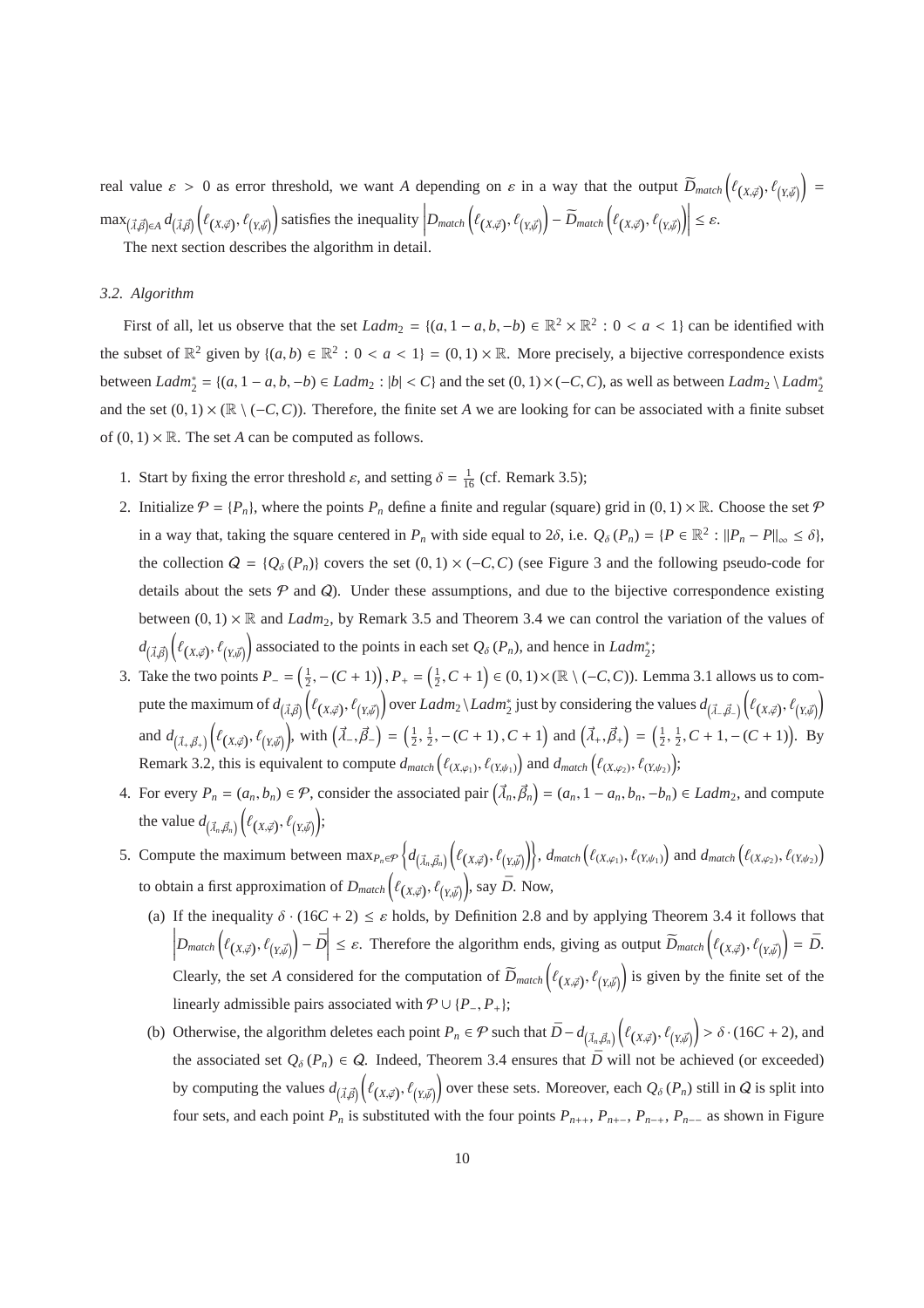4 (see the pseudo-code in Listing 1 for details about this procedure). Finally,  $\delta$  is replaced by  $\frac{\delta}{2}$ , and the algorithm restarts from step 4.



Figure 3: The starting covering for the set  $(0, 1) \times (-C, C)$  described in the algorithm at step 2.



Figure 4: An application of the procedure described at step 5(b). The set  $Q_{\delta}(P_n)$  is split into the four sets  $Q_{\delta/2}(P_{n+}), Q_{\delta/2}(P_{n+}), Q_{\delta/2}(P_{n-}),$  $Q_{\delta/2}$  (*P<sub>n</sub>*−−), while the point *P<sub>n</sub>* is substituted with *P<sub>n</sub>*−+, *P<sub>n++</sub>*, *P<sub>n+−</sub>*, *P<sub>n−−</sub>*.

## *3.3. Computational complexity*

As it can be seen in Listing 1, the operations involved in the computation of the 2-dimensional matching distance between two models *X* and *Y* are the computation of the 1-dimensional size functions of *X* and *Y* for each point in the set  $P$ , and their corresponding 1-dimensional matching distances. The cost of computing a 1-dimensional size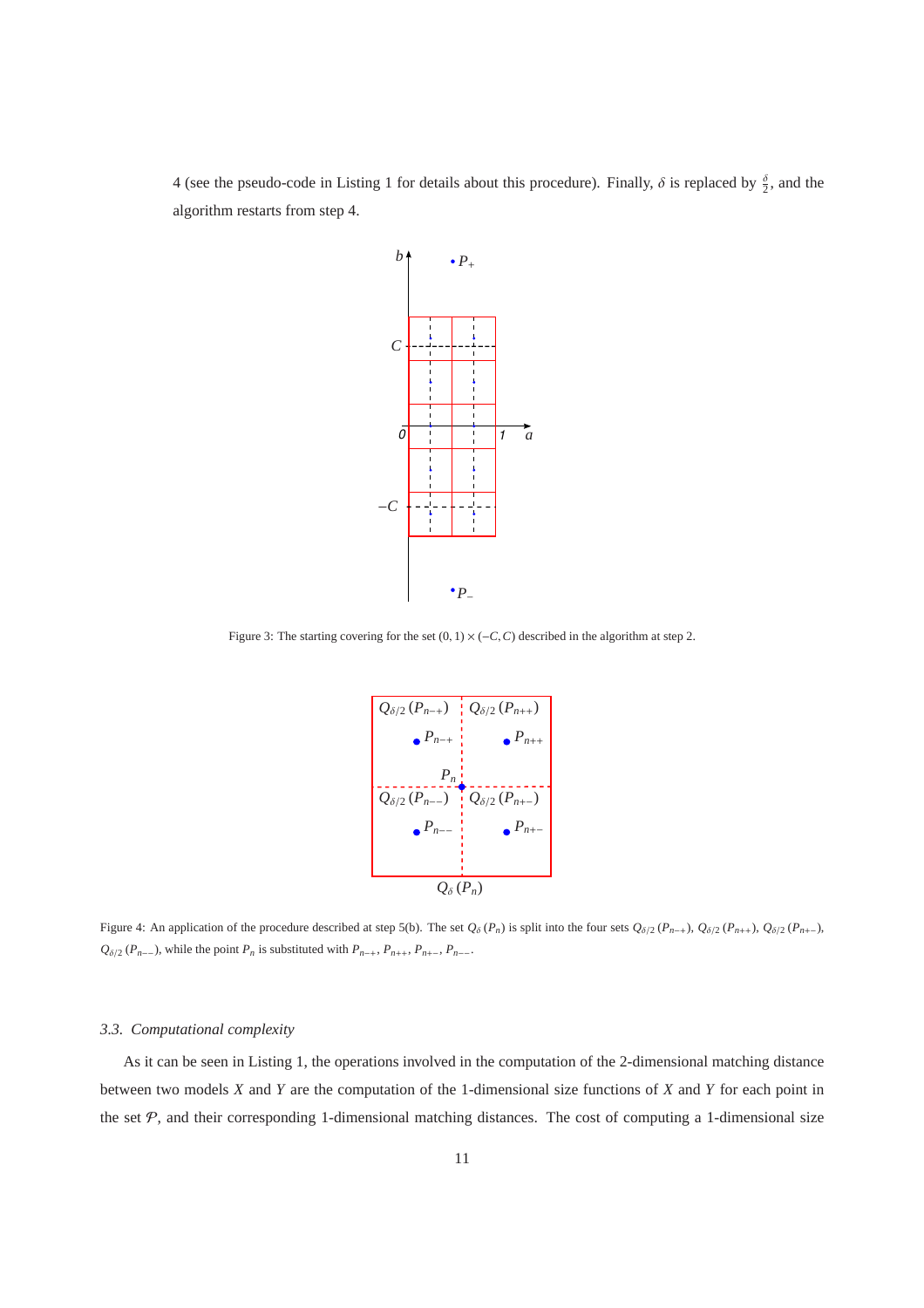function on a mesh with *m* vertices takes  $O(m \log m)$ . Computing the 1-dimensional matching distance between two 1-dimensional size functions takes  $O(p^{2.5})$ , being p the total number of cornerpoints of the two descriptors [3]. Hence, the overall computational complexity depends on the complexities above, multiplied by the number of points in  $P$ . The worst case cardinality of the set  $P$ , that is without any point cancellation, is  $O(\frac{C}{2\delta^2})$  that corresponds to cover the set  $(-C, C) \times (0, 1)$  with squares of side 2 $\delta$ . Since  $\varepsilon = \delta (16C + 2)$  we obtain  $O\left(\frac{C}{2\delta^2}\right) = O\left(\frac{2C(8C+1)^2}{\varepsilon^2}\right)$  $\frac{(BC+1)^2}{\varepsilon^2}$ . Denoting by  $\overline{C}$ the constant  $2C(8C + 1)$ , the number of point in  $P$  is  $O\left(\frac{\overline{C}}{\epsilon^2}\right)$ . Moreover, we can estimate that the number of iterations of the algorithm is  $\log_2 \frac{8C+1}{2\epsilon}$ . At any rate, in our experiments this number is considerably lower (up to 4% of the worst case estimate) thanks to our cancellation strategy, see Section 4.

#### **4. Experiments**

We present some experiments on 3D surface mesh models taken from the SHREC 2007 database [20]. In these experiments, the 2-dimensional measuring function is  $\vec{\varphi} = (\varphi_1, \varphi_2)$ , with  $\varphi_1$  the integral geodesic distance [21] and  $\varphi_2$ the distance from the principal vector defined in [1, Section 6.2]. The values of  $\phi$  are normalized so that they range in the interval  $[0, 1]$ . This implies that the constant *C* is equal to 1.

We fix the error threshold  $\varepsilon$  equal to 5% of the constant *C*, that is,  $\varepsilon = 0.05$ . Setting  $\delta = \frac{1}{16}$ , six iterations are required to the value  $t = \delta \cdot (16C + 2)$  to become smaller than  $\varepsilon$ .

Figures 5, 6, 7, 8, 9 show some results, obtained by computing the approximation of the 2-dimensional matching distance on five pairs of 3D models. Each plot shows the values of  $d_{(\vec{\lambda},\vec{\beta})}\Big(\ell_{(X,\vec{\phi})},\ell_{(Y,\vec{\phi})}\Big)$  outside and inside *Ladm*½. In the color coding, red corresponds to higher values, whereas blue corresponds to lower values. Outside *Ladm*<sup>∗</sup><sub>2</sub>, following step 3 of our algorithm, it is sufficient to compute  $d_{match}(\ell_{(X,\varphi_1)}, \ell_{(X,\psi_1)})$  and  $d_{match}(\ell_{(X,\varphi_2)}, \ell_{(X,\psi_2)})$ , corresponding to the values of  $d_{(\vec{\lambda}, \vec{\beta})}(\ell_{(X, \vec{\varphi})}, \ell_{(Y, \vec{\psi})})$  at the two points *P*<sub>−</sub> and *P*<sub>+</sub>. respectively. Inside *Ladm*<sup>\*</sup><sub>2</sub>, we use the procedure described at step 5 of the algorithm to reduce computational costs and obtain an evaluation of max $_{(\vec{\lambda},\vec{\beta})\in Ladm_2^*}d_{(\vec{\lambda},\vec{\beta})}\Big(\ell(x,\vec{\beta})\cdot\ell_{(x,\vec{\psi})}\Big)$ up to the chosen error threshold  $\varepsilon$ . The approximated value of the 2-dimensional matching distance is then the greatest of the considered values.

If the computation were done using a single tiling strategy of *Ladm*<sup>\*</sup><sub>2</sub>, without the point cancellation procedure introduced above, a total amount of 240284 computations for  $d_{(\vec{\lambda}, \vec{\beta})}(\ell_{(X, \vec{\varphi})}, \ell_{(Y, \vec{\varphi})})$  would be required. We show in the examples that the number of computations actually needed is much lower, up to 4% of the original number. The drop in the number of computations is more evident when comparing objects belonging to different categories (Figures 5, 6, 7) than when same-class objects are compared (Figures 8, 9).

#### **5. Discussion and Future work**

In this paper we presented a new framework to compute an approximation of the matching distance between 2 dimensional size functions. More precisely, some new theoretical results have been introduced, in order to bound the computational error in evaluating the 2-dimensional matching distance. These results lead to the definition of a new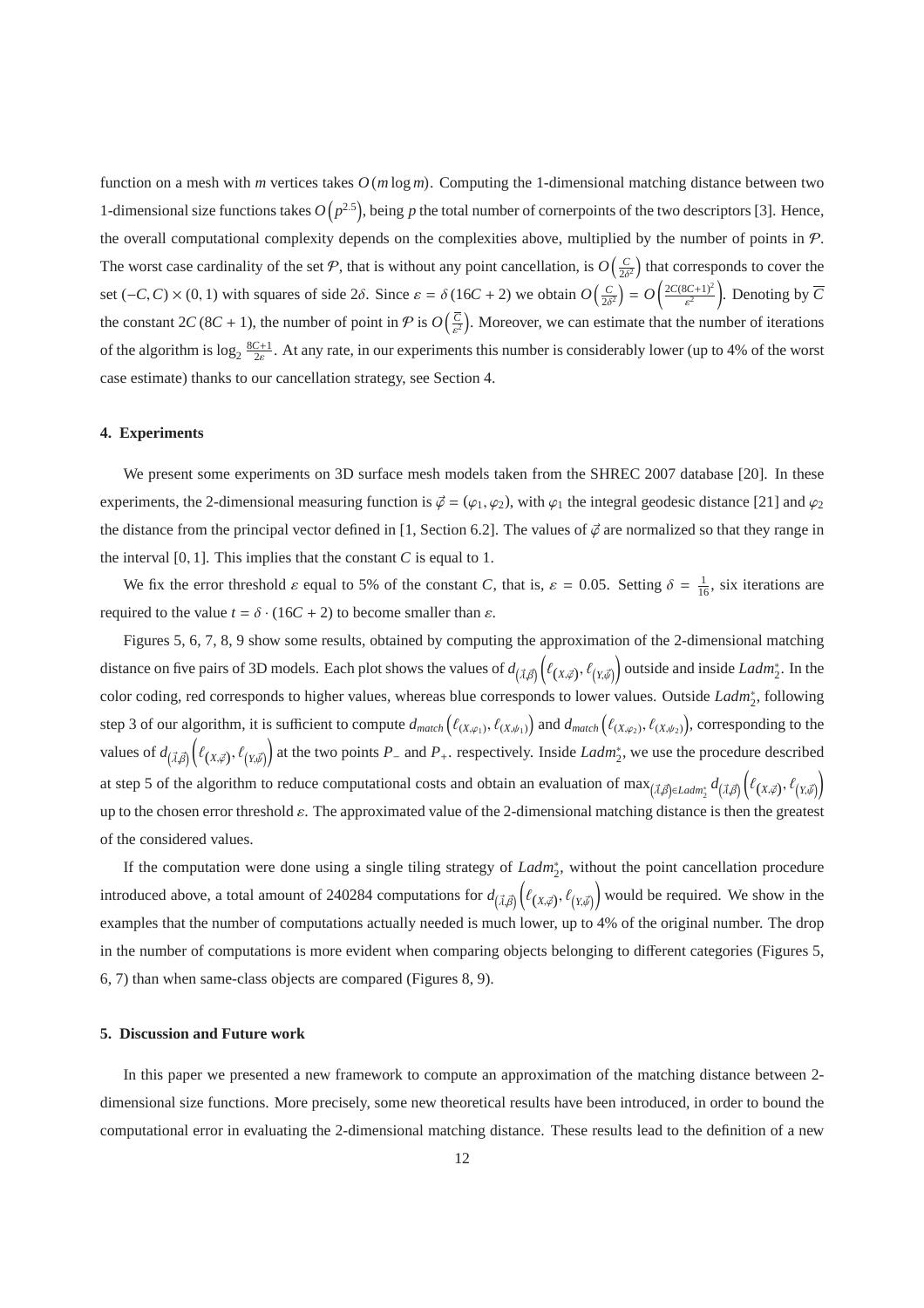

Figure 5: Comparison of an airplane model and an octopus one. The values of  $d_{(\vec{\lambda}, \vec{\beta})} \left( \ell_{(X, \vec{\phi})}, \ell_{(Y, \vec{\phi})} \right)$  at points  $P_+$  and  $P_-$  are equal to 0.178103 and 0.244962, respectively. After 6 iterations we get 0.460318 as the maximum value taken by  $d_{(\vec{\lambda},\vec{\beta})}(\ell_{(X,\vec{\phi})}, \ell_{(Y,\vec{\phi})})$  in *Ladm*<sup>\*</sup><sub>2</sub>. The approximated 2-dimensional matching distance is given by the greatest of the previous three values and is obtained by considering 13080 computations, about the 5% of those needed without the cancellation strategy.



Figure 6: Comparison of a human model and an octopus one.  $d_{(\vec{\lambda},\vec{\beta})}\Big(\ell_{(X,\vec{\beta})},\ell_{(Y,\vec{\beta})}\Big)$  at points  $P_+$  and  $P_-$  is equal to 0.118791 and 0.257325. In *Ladm*<sup>\*</sup><sub>2</sub>, after 6 iterations we get 0.416100 as the maximum value taken by  $d_{(\vec{\lambda}, \vec{\beta})}(\ell_{(X, \vec{\phi})}, \ell_{(Y, \vec{\phi})})$ . This value is obtained by considering 13588 computations, thus reducing of the 94% the number of operations.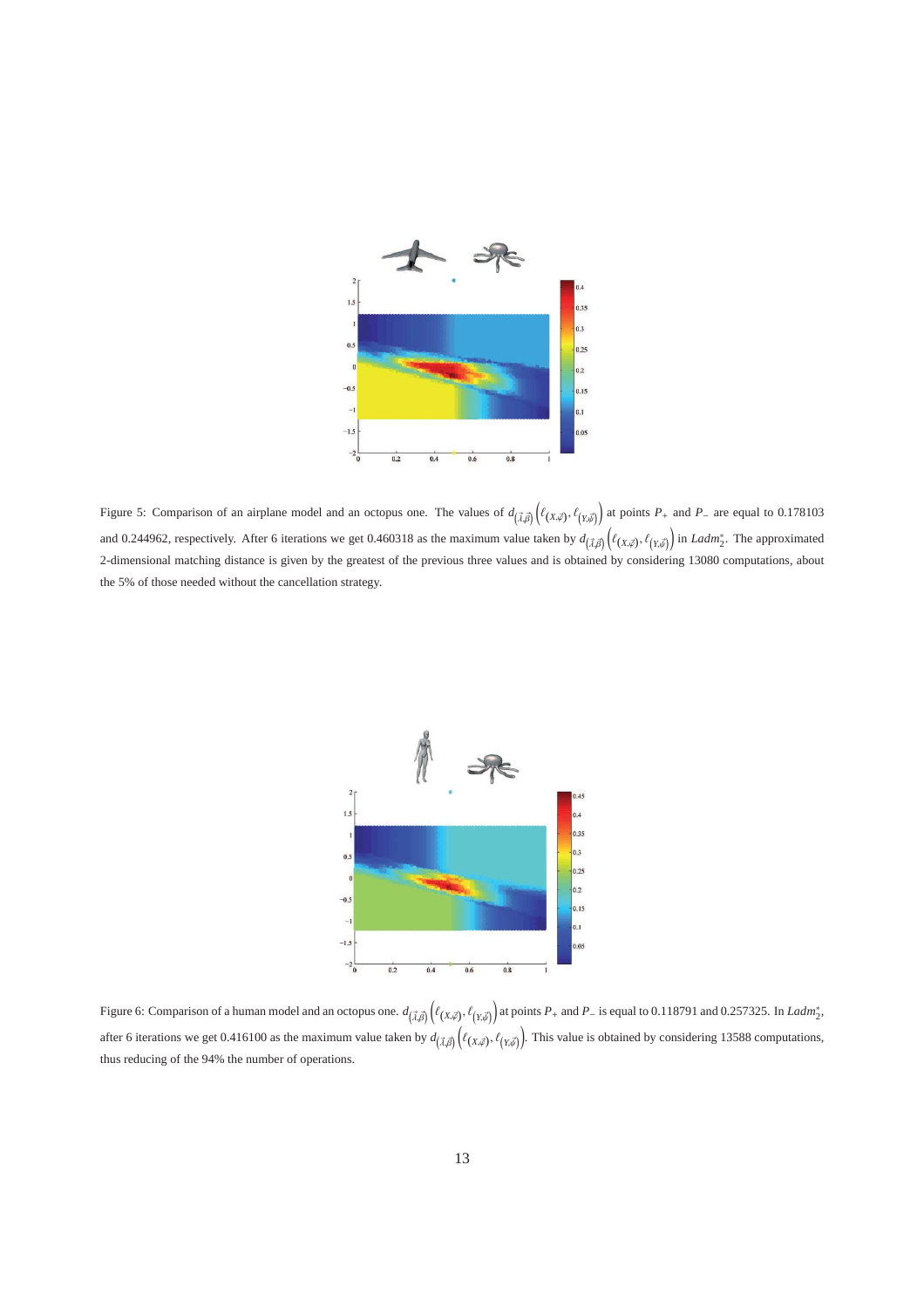

Figure 7: Comparison of a human model and a table one.  $d_{(\vec{\lambda}, \vec{\beta})} \left( \ell_{(X, \vec{\phi})}, \ell_{(Y, \vec{\phi})} \right)$  at points  $P_+$  and  $P_-$  is equal to 0.187161 and 0.159492. Inside *Ladm*<sup>\*</sup><sub>2</sub>, after 6 iterations we get 0.459919 as the maximum value taken by  $d_{(\vec{\lambda}, \vec{\beta})}(\ell_{(X, \vec{\beta})}, \ell_{(Y, \vec{\psi})})$ . This value is obtained by considering 9480 computations, thus reducing of the 96% the evaluations done.



Figure 8: Comparison of two human models.  $d_{(\vec{\lambda}, \vec{\beta})}(\ell_{(X, \vec{\phi})}, \ell_{(Y, \vec{\phi})})$  at points  $P_+$  and  $P_-$  is equal to 0.176755 and 0.019991. In *Ladm*<sup>\*</sup><sub>2</sub>, after 6 iterations we get 0.200139 as the maximum value taken by  $d_{(\vec{\lambda}, \vec{\beta})}(\ell_{(X, \vec{\beta})}, \ell_{(Y, \vec{\psi})})$ . This value is obtained by considering 88456 computations; i.e. the 37% of the those needed without cancellation strategy.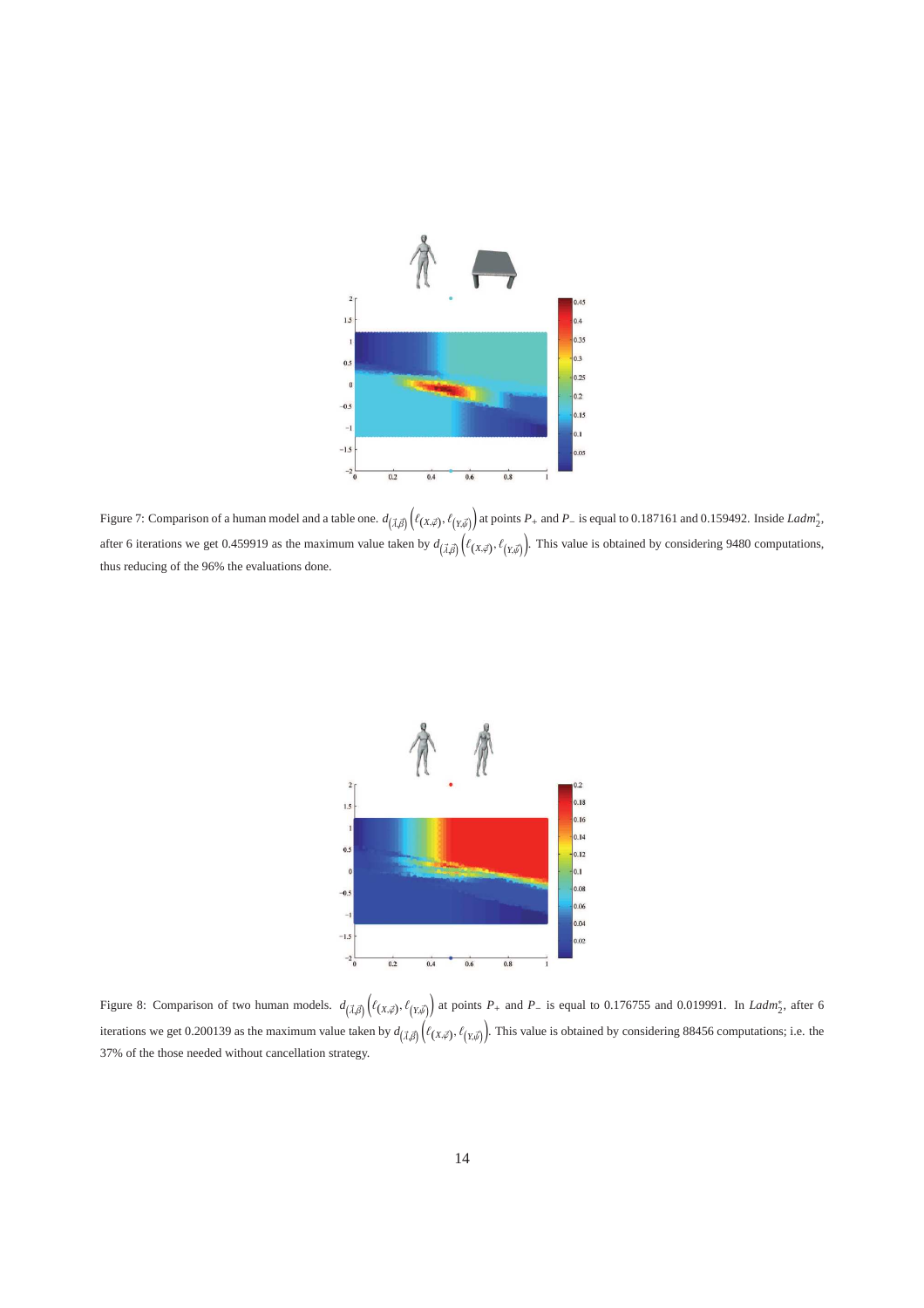

Figure 9: Comparison of two human models.  $d_{(\vec{\lambda}, \vec{\beta})}(\ell_{(X, \vec{\phi})}, \ell_{(Y, \vec{\phi})})$  at points  $P_+$  and  $P_-$  is equal to 0.176755 and 0.060072. Inside *Ladm*<sup>\*</sup><sub>2</sub>, after 6 iterations we get 0.186972 as the maximum value taken by  $d_{(\vec{\lambda}, \vec{\beta})}(\ell_{(X, \vec{\phi})}, \ell_{(Y, \vec{\psi})})$ . This value is obtained by considering 109536 computations, i.e. the 45% of those without cancellations.

algorithm to compute an approximation of the matching distance between 2-dimensional size functions in the discrete case. Our algorithm takes as input an arbitrary error threshold, representing the maximum error we are disposed to accept, giving as output an approximation of the 2-dimensional matching distance up to the chosen error threshold. The algorithm can be used in Computer Vision and Computer Graphics to compare digital shapes, as shown by some examples on 3D surface models represented by triangle meshes. It has to be noted that the definition of *k*-dimensional size functions and their matching distance holds for any *k* [1]. Whereas in this paper we have found a computational solution for the case  $k = 2$ , we are currently studying how to extend the algorithm to higher dimensions.

#### **Acknowledgments**

This work is carried out under the auspices of INdAM-GNSAGA, and partially supported by the CNR activities DG.RSTL.050.008 and ICT.P10.009.001.

# **Appendix A: Proof of Lemma 3.3**

This appendix is devoted to the proof of Lemma 3.3. To this aim, we first need to introduce the following

**Lemma A.1.** *For every*  $u_1, u_2, v_1, v_2 \in \mathbb{R}$  *it holds that* 

$$
|\max(u_1, u_2) - \max(v_1, v_2)| \le \max(|u_1 - v_1|, |u_2 - v_2|). \tag{1}
$$

*Proof.* Without loss of generality, we can assume that max  $(u_1, u_2) = u_1$ . If max  $(v_1, v_2) = v_1$  the claim trivially follows. It only remains to check the case max  $(v_1, v_2) = v_2$ . We have that

$$
\max(u_1, u_2) - \max(v_1, v_2) = u_1 - v_2 \le u_1 - v_1 \le |u_1 - v_1| \le \max(|u_1 - v_1|, |u_2 - v_2|).
$$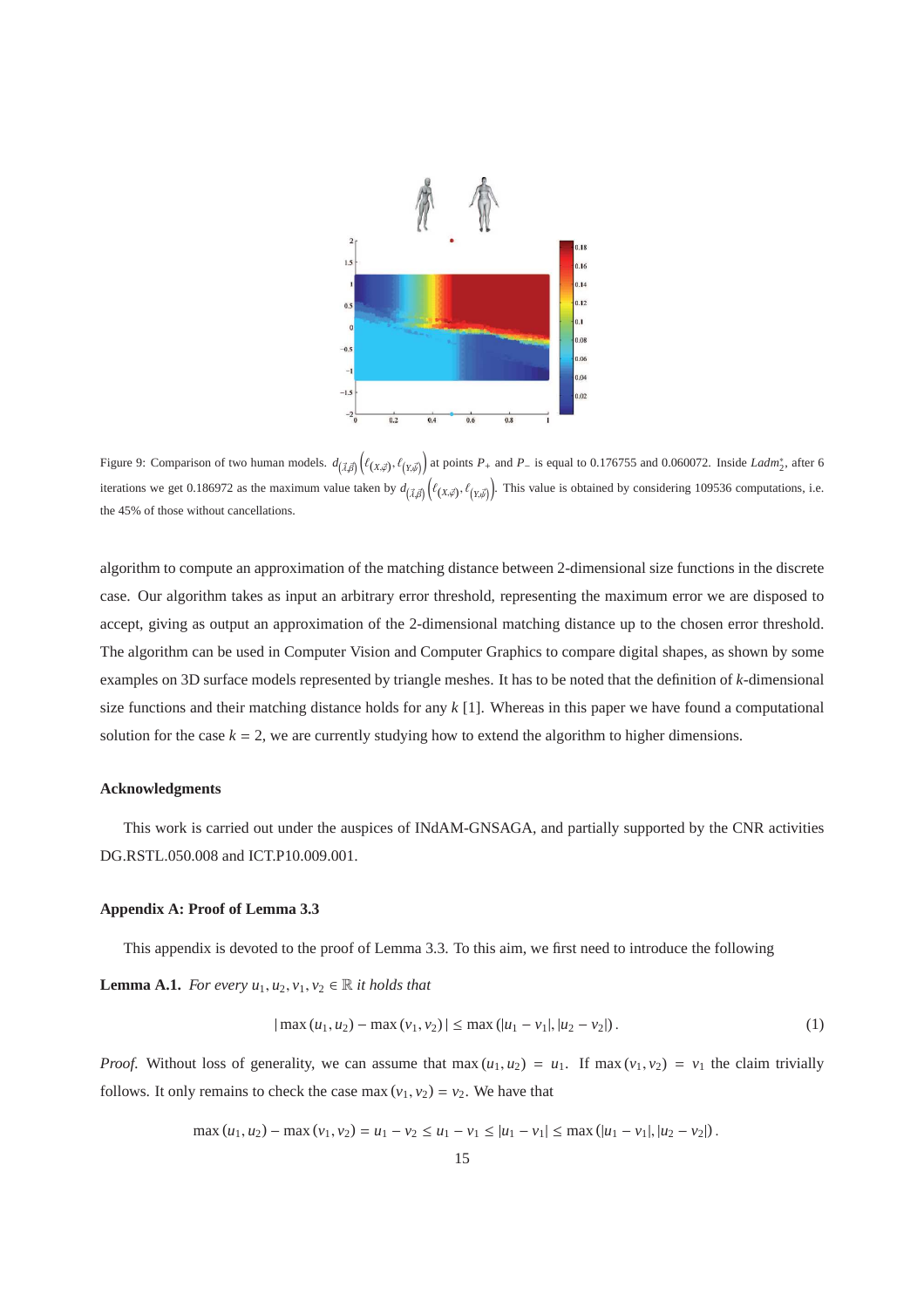In the same way, we obtain max  $(v_1, v_2)$  – max  $(u_1, u_2) = v_2 - u_1 \le \max(|u_1 - v_1|, |u_2 - v_2|)$ , thus proving that  $|\max(u_1, u_2) - \max(v_1, v_2)| \le \max(|u_1 - v_1|, |u_2 - v_2|).$  $\Box$ 

We are now ready to prove Lemma 3.3.

*Proof of Lemma 3.3.* Let  $(\vec{\lambda}, \vec{\beta}) = (a, 1 - a, b, -b)$  and  $(\vec{\lambda}', \vec{\beta}') = (a', 1 - a', b', -b')$ . From the definition of  $d_{match}$  (see also [8, Proposition 2.2]), we can write  $d_{(\vec{\lambda}, \vec{\beta})} \left( \ell_{(X, \vec{\phi})}, \ell_{(Y, \vec{\psi})} \right) = d_{match}$  $\overline{1}$  $\overline{\phantom{a}}$  $\ell_{\left(X,\mu\left(\vec{\lambda}\right)\cdot F_{\left(\vec{\lambda},\vec{\beta}\right)}^{\vec{\varphi}}\right)}$  $\Big)^{, \ \ell}\Big(\mathbf{Y}, \mu\big(\vec{\mathbf{\lambda}}\big) \cdot F^{\vec{\psi}}_{\big(\vec{\mathbf{\lambda}}\cdot\vec{\mathcal{B}}\big)}$ !  $\overline{ }$  $\begin{matrix} \phantom{-} \end{matrix}$ for every considered  $(\vec{\lambda}, \vec{\beta})$ . Therefore it holds that

$$
\left| d_{\left(\vec{\lambda},\vec{\beta}\right)} \left( \ell_{\left(X,\vec{\varphi}\right)}, \ell_{\left(Y,\vec{\beta}\right)} \right) - d_{\left(\vec{\lambda}',\vec{\beta}'\right)} \left( \ell_{\left(X,\vec{\varphi}\right)}, \ell_{\left(Y,\vec{\beta}\right)} \right) \right| = \tag{2}
$$

$$
= \left| d_{match} \left( \ell_{\left(X, \mu(\vec{\lambda}) \cdot F^{\vec{\vartheta}}_{(\vec{\lambda}, \vec{\beta})}\right)}, \ell_{\left(Y, \mu(\vec{\lambda}) \cdot F^{\vec{\vartheta}}_{(\vec{\lambda}, \vec{\beta})}\right)} \right) - d_{match} \left( \ell_{\left(X, \mu(\vec{\lambda'}) \cdot F^{\vec{\vartheta}}_{(\vec{\lambda'}, \vec{\beta'})}\right)}, \ell_{\left(Y, \mu(\vec{\lambda'}) \cdot F^{\vec{\vartheta}}_{(\vec{\lambda'}, \vec{\beta'})}\right)} \right) \right| \leq \tag{3}
$$

$$
\leq d_{match}\left(\ell_{\left(X,\mu(\vec{\lambda})\cdot F^{\vec{\vartheta}}_{(\vec{\lambda},\vec{\beta})}\right)},\ell_{\left(X,\mu(\vec{\lambda}')\cdot F^{\vec{\vartheta}}_{(\vec{\lambda}',\vec{\beta}')} \right)}\right) + d_{match}\left(\ell_{\left(Y,\mu(\vec{\lambda})\cdot F^{\vec{\vartheta}}_{(\vec{\lambda},\vec{\beta})}\right)},\ell_{\left(Y,\mu(\vec{\lambda}')\cdot F^{\vec{\vartheta}}_{(\vec{\lambda}',\vec{\beta}')} \right)}\right),\tag{4}
$$

where the last inequality comes from a trivial extension of the triangular inequality to the case of four elements. In this way we can apply the Matching Stability Theorem 2.2 to get a bound for each term in (4). Indeed, we obtain

$$
d_{match}\left(\ell_{\left(X,\mu(\vec{\lambda})\cdot F^{\vec{\varphi}}_{(\vec{\lambda},\vec{\beta})}\right)},\ell_{\left(X,\mu(\vec{\lambda}')\cdot F^{\vec{\varphi}}_{(\vec{\lambda}',\vec{\beta}')} \right)}\right) \leq \max_{x\in X} \left|\mu\left(\vec{\lambda}\right)\cdot F^{\vec{\varphi}}_{(\vec{\lambda},\vec{\beta})}(x) - \mu\left(\vec{\lambda}'\right)\cdot F^{\vec{\varphi}}_{(\vec{\lambda}',\vec{\beta}')}(x)\right|,\tag{5}
$$

$$
d_{match}\left(\ell_{\left(Y,\mu(\vec{\lambda})\cdot F^{\vec{\psi}}_{(\vec{\lambda},\vec{\beta})}\right)},\ell_{\left(Y,\mu(\vec{\lambda}')\cdot F^{\vec{\psi}}_{(\vec{\lambda}',\vec{\beta}')}\right)}\right) \leq \max_{y\in Y} \left|\mu\left(\vec{\lambda}\right)\cdot F^{\vec{\psi}}_{(\vec{\lambda},\vec{\beta})}(y) - \mu\left(\vec{\lambda}'\right)\cdot F^{\vec{\psi}}_{(\vec{\lambda}',\vec{\beta}')}(y)\right|.
$$
 (6)

By Lemma A.1, and from the definition of  $F_{(\vec{\lambda}, \vec{\beta})}^{\vec{\phi}}$  and  $F_{(\vec{\lambda}, \vec{\beta})}^{\vec{\phi}}$  (cf. the Reduction Theorem 2.7), in (5) and (6) we can write respectively

$$
\max_{x \in X} \left| \mu\left(\vec{\lambda}\right) \cdot F^{\vec{\varphi}}_{\left(\vec{\lambda}, \vec{\beta}\right)}(x) - \mu\left(\vec{\lambda}'\right) \cdot F^{\vec{\varphi}}_{\left(\vec{\lambda}', \vec{\beta}'\right)}(x) \right| \le
$$
\n
$$
\leq \max_{x \in X} \max \left\{ \left| \mu\left(\vec{\lambda}\right) \cdot \frac{\varphi_1\left(x\right) - b}{a} - \mu\left(\vec{\lambda}'\right) \cdot \frac{\varphi_1\left(x\right) - b'}{a'} \right|, \left| \mu\left(\vec{\lambda}\right) \cdot \frac{\varphi_2\left(x\right) + b}{1 - a} - \mu\left(\vec{\lambda}'\right) \cdot \frac{\varphi_2\left(x\right) + b'}{1 - a'} \right| \right\},\tag{7}
$$

$$
\max_{y \in Y} \left| \mu\left(\vec{\lambda}\right) \cdot F^{\vec{\psi}}_{\left(\vec{\lambda}, \vec{\beta}\right)}(y) - \mu\left(\vec{\lambda}'\right) \cdot F^{\vec{\psi}}_{\left(\vec{\lambda}', \vec{\beta}'\right)}(y) \right| \le
$$
\n
$$
\leq \max_{y \in Y} \max \left\{ \left| \mu\left(\vec{\lambda}\right) \cdot \frac{\psi_1\left(y\right) - b}{a} - \mu\left(\vec{\lambda}'\right) \cdot \frac{\psi_1\left(y\right) - b'}{a'} \right|, \left| \mu\left(\vec{\lambda}\right) \cdot \frac{\psi_2\left(y\right) + b}{1 - a} - \mu\left(\vec{\lambda}'\right) \cdot \frac{\psi_2\left(y\right) + b'}{1 - a'} \right| \right\}.
$$
\n(8)

Let us now distinguish three cases: (*i*)  $\mu(\vec{\lambda}) = a$  and  $\mu(\vec{\lambda}') = a'$ , (*ii*)  $\mu(\vec{\lambda}) = 1 - a$  and  $\mu(\vec{\lambda}') = 1 - a'$  and (*iii*) otherwise.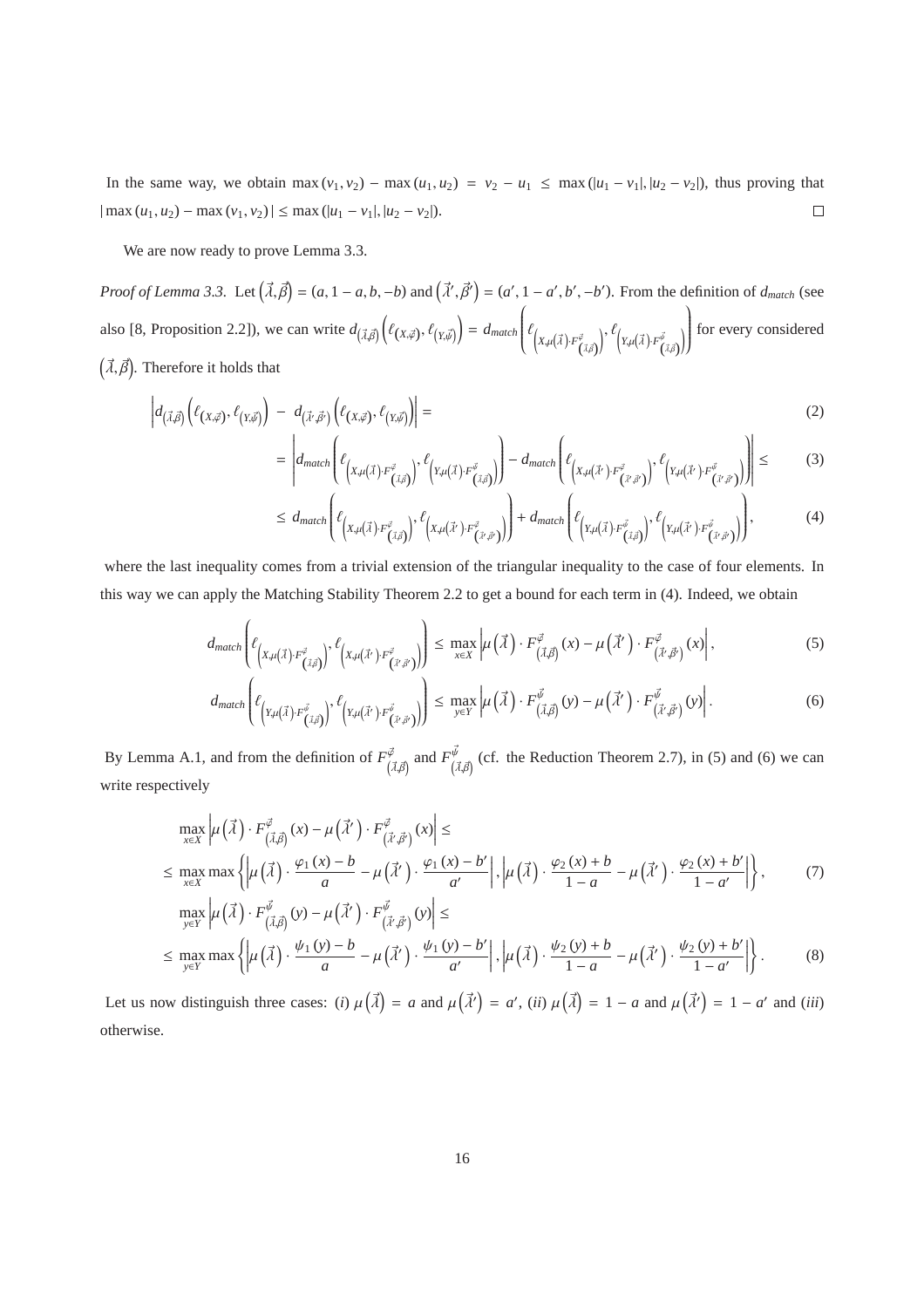(*i*). If  $\mu(\vec{\lambda}) = a$  and  $\mu(\vec{\lambda}') = a'$ , then in (7) we have

$$
\max_{x \in X} \max \left\{ \left| \mu\left(\vec{\lambda}\right) \cdot \frac{\varphi_1\left(x\right) - b}{a} - \mu\left(\vec{\lambda}'\right) \cdot \frac{\varphi_1\left(x\right) - b'}{a'} \right|, \left| \mu\left(\vec{\lambda}\right) \cdot \frac{\varphi_2\left(x\right) + b}{1 - a} - \mu\left(\vec{\lambda}'\right) \cdot \frac{\varphi_2\left(x\right) + b'}{1 - a'} \right| \right\} = \tag{9}
$$

$$
= \max_{x \in X} \max \left\{ |\varphi_1(x) - b - \varphi_1(x) + b'|, \left| a \cdot \frac{\varphi_2(x) + b'}{1 - a} - a' \cdot \frac{\varphi_2(x) + b'}{1 - a'} \right| \right\} =
$$
(10)

$$
= \max \left\{ \left| b - b' \right|, \max_{x \in X} \left| a \cdot \frac{\varphi_2(x) + b}{1 - a} - a' \cdot \frac{\varphi_2(x) + b}{1 - a'} + a' \cdot \frac{\varphi_2(x) + b}{1 - a'} - a' \cdot \frac{\varphi_2(x) + b'}{1 - a'} \right| \right\} = \tag{11}
$$

$$
= \max \left\{ |b' - b|, \max_{x \in X} |(\varphi_2(x) + b) \cdot \left( \frac{a}{1 - a} - \frac{a'}{1 - a'} \right) + \frac{a'}{1 - a'} \cdot (b - b') \right\} \leq
$$
(12)

$$
\leq \max \left\{ \left| b' - b \right|, \max_{x \in X} \left| \varphi_2(x) + b \right| \cdot \frac{\left| a - a' \right|}{(1 - a)(1 - a')} + \frac{a'}{1 - a'} \cdot \left| b - b' \right| \right\} \leq (13)
$$

$$
\leq \max \left\{ \delta, 2C \cdot \delta \cdot 4 + \delta \right\} = \max \left\{ \delta, \delta \cdot (8C + 1) \right\} = \delta \cdot (8C + 1),\tag{14}
$$

where the inequality in (14) holds since  $1 - a \ge \frac{1}{2}$  and  $1 - a' \ge \frac{1}{2}$ .

Analogously, in (8) we obtain

$$
\max_{y \in Y} \max \left\{ \left| \mu\left(\vec{\lambda}\right) \cdot \frac{\psi_1\left(y\right) - b}{a} - \mu\left(\vec{\lambda}'\right) \cdot \frac{\psi_1\left(y\right) - b'}{a'} \right|, \left| \mu\left(\vec{\lambda}\right) \cdot \frac{\psi_2\left(y\right) + b}{1 - a} - \mu\left(\vec{\lambda}'\right) \cdot \frac{\psi_2\left(y\right) + b'}{1 - a'} \right| \right\} \le \delta \cdot (8C + 1), \tag{15}
$$

and hence, when  $\mu(\vec{\lambda}) = a$  and  $\mu(\vec{\lambda}') = a'$ , it follows that

$$
\left| d_{\left(\vec{\lambda},\vec{\beta}\right)} \left( \ell_{\left(X,\vec{\varphi}\right)}, \ell_{\left(Y,\vec{\psi}\right)} \right) - d_{\left(\vec{\lambda}',\vec{\beta}'\right)} \left( \ell_{\left(X,\vec{\varphi}\right)}, \ell_{\left(Y,\vec{\psi}\right)} \right) \right| \le \delta \cdot (16C + 2). \tag{16}
$$

(*ii*). Working similarly to the previous case, when  $\mu(\vec{\lambda}) = 1 - a$  and  $\mu(\vec{\lambda}') = 1 - a'$  we are led to the inequality

$$
\left| d_{\left(\vec{\lambda},\vec{\beta}\right)} \left(\ell_{\left(X,\vec{\varphi}\right)},\ell_{\left(Y,\vec{\beta}\right)}\right) - d_{\left(\vec{\lambda}',\vec{\beta}'\right)} \left(\ell_{\left(X,\vec{\varphi}\right)},\ell_{\left(Y,\vec{\beta}\right)}\right) \right| \leq \delta \cdot (16C + 2). \tag{17}
$$

(*iii*). We can confine ourselves to the case when  $\mu(\vec{\lambda}) = a$  and  $\mu(\vec{\lambda}') = 1 - a'$ . Indeed, the case when  $\mu(\vec{\lambda}) = 1 - a$ and  $\mu(\vec{\lambda}') = a'$  works similarly.

Let us consider the linear path in *Ladm*<sub>2</sub> whose end points are  $(\vec{\lambda}, \vec{\beta})$  and  $(\vec{\lambda}', \vec{\beta}')$ , that is,  $\gamma : [0, 1] \to \text{Ladm}_2$ , with  $\gamma(t) = (1-t)\cdot(\vec{\lambda}, \vec{\beta}) + t\cdot(\vec{\lambda}', \vec{\beta}')$ . Since  $\mu(\vec{\lambda}) = a$  and  $\mu(\vec{\lambda}') = 1 - a'$ , there exists at least one (exactly one when  $\vec{\lambda} \neq \vec{\lambda}'$ )  $t^* \in [0, 1]$  such that  $\gamma(t^*) = (1 - t^*) \cdot (\vec{\lambda}, \vec{\beta}) + t^* \cdot (\vec{\lambda}', \vec{\beta}') = (\vec{\lambda}^*, \vec{\beta}^*)$ , with  $\vec{\lambda}^* = (\frac{1}{2}, \frac{1}{2})$ . Moreover, from the assumption  $(\vec{\lambda}, \vec{\beta}) - (\vec{\lambda}', \vec{\beta}') \Big\|_{\infty} \le \delta$  we have  $\Big\|$  $(\vec{\lambda}, \vec{\beta}) - (\vec{\lambda}^*, \vec{\beta}^*) \Big\|_{\infty} \leq t^* \cdot \delta \text{ and } \Big\|$  $(\vec{\lambda}', \vec{\beta}') - (\vec{\lambda}^*, \vec{\beta}^*)\Big\|_{\infty} \le (1 - t^*) \cdot \delta$ . Thus we can write

$$
\left| d_{\left(\vec{\lambda},\vec{\beta}\right)} \left( \ell(x,\vec{\varphi}), \ell(y,\vec{\psi}) \right) - d_{\left(\vec{\lambda}',\vec{\beta}'\right)} \left( \ell(y,\vec{\varphi}), \ell(y,\vec{\psi}) \right) \right| \leq \tag{18}
$$

$$
\leq \left| d_{\left(\vec{\lambda},\vec{\beta}\right)} \left( \ell_{\left(X,\vec{\varphi}\right)},\ell_{\left(Y,\vec{\psi}\right)} \right) - d_{\left(\vec{\lambda}^*,\vec{\beta}^*\right)} \left( \ell_{\left(X,\vec{\varphi}\right)},\ell_{\left(Y,\vec{\psi}\right)} \right) \right| + \left| d_{\left(\vec{\lambda}^*,\vec{\beta}^*\right)} \left( \ell_{\left(X,\vec{\varphi}\right)},\ell_{\left(Y,\vec{\psi}\right)} \right) - d_{\left(\vec{\lambda}^*,\vec{\beta}^*\right)} \left( \ell_{\left(X,\vec{\varphi}\right)},\ell_{\left(Y,\vec{\psi}\right)} \right) \right| \leq \tag{19}
$$

$$
\leq t^* \cdot \delta \cdot (16C + 2) + (1 - t^*) \cdot \delta \cdot (16C + 2) = \delta \cdot (16C + 2),\tag{20}
$$

where the inequality in (20) comes from (16) and (17).

By considering the bounds for the three cases (*i*), (*ii*), (*iii*), we obtain the claim.  $\Box$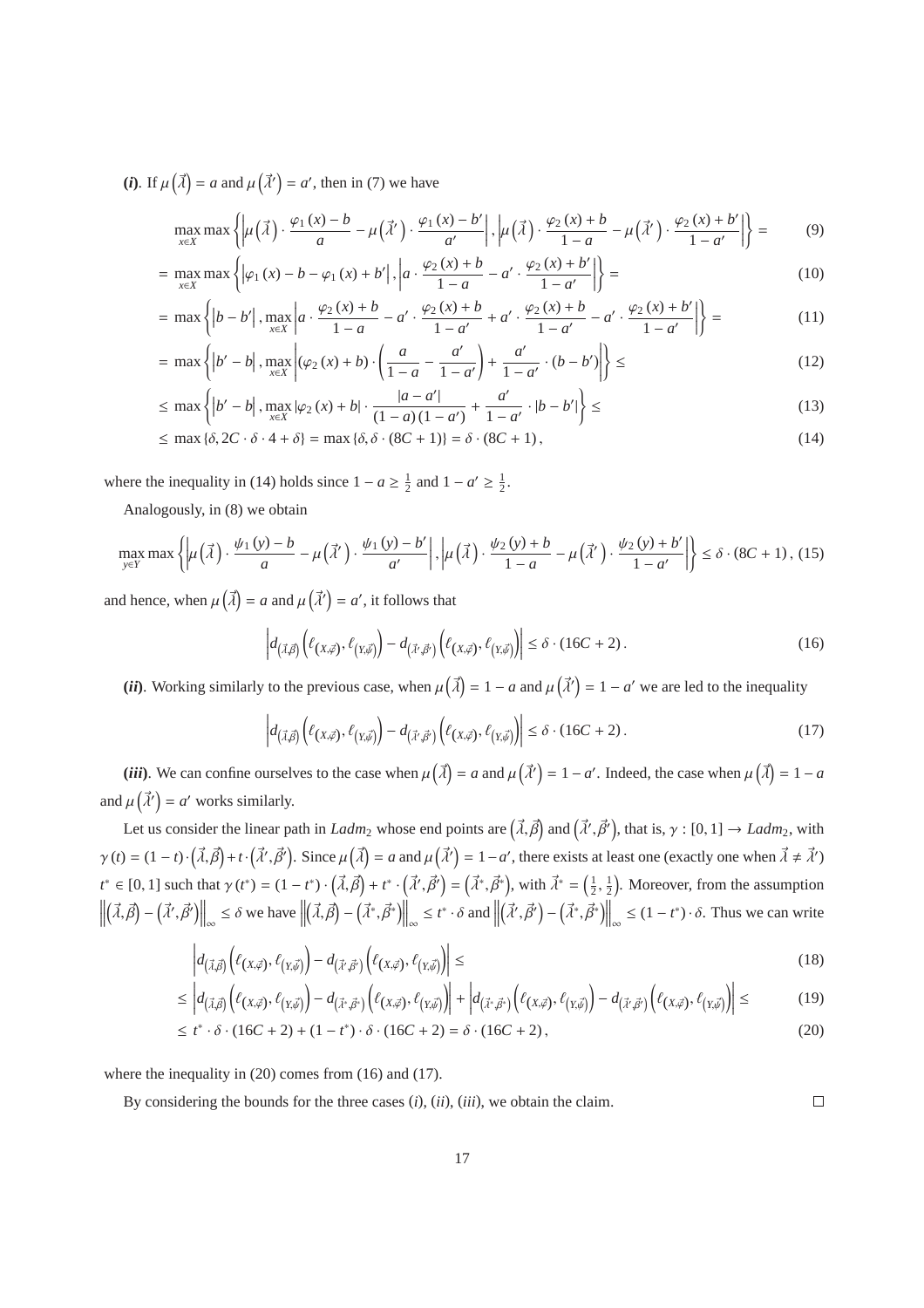## **References**

- [1] S. Biasotti, A. Cerri, P. Frosini, D. Giorgi, and C. Landi. Multidimensional size functions for shape comparison. *J. Math. Imaging Vis.*, 32(2):161–179, 2008.
- [2] S. Biasotti, A. Cerri, and D. Giorgi. k-dimensional size functions for shape description and comparison. In R. Cucchiara, editor, *ICIAP*, pages 795–800. IEEE Computer Society, 2007.
- [3] S. Biasotti, L. De Floriani, B. Falcidieno, P. Frosini, D. Giorgi, C. Landi, L. Papaleo, and M. Spagnuolo. Describing shapes by geometricaltopological properties of real functions. *ACM Comput. Surv.*, 40(4):1–87, 2008.
- [4] S. Biasotti, D. Giorgi, M. Spagnuolo, and B. Falcidieno. Size functions for comparing 3d models. *Pattern Recogn.*, 41(9):2855–2873, 2008.
- [5] G. Carlsson, G. Singh, and A. Zomorodian. Computing multidimensional persistence. In Y. Dong, D.-Z. Du, and O. H. Ibarra, editors, *ISAAC*, volume 5878 of *Lecture Notes in Computer Science*, pages 730–739. Springer, 2009.
- [6] G. Carlsson and A. Zomorodian. The theory of multidimensional persistence. In J. Erickson, editor, *Symposium on Computational Geometry*, pages 184–193. ACM, 2007.
- [7] A. Cerri, M. Ferri, and D. Giorgi. Retrieval of trademark images by means of size functions. *Graph. Models*, 68(5):451–471, 2006.
- [8] A. Cerri and P. Frosini. Invariance properties of the multidimensional matching distance in Persistent Topology and Homology. Technical Report no. 2765, Università di Bologna, 2010. Available at http://amsacta.cib.unibo.it/2765/.
- [9] D. Cohen-Steiner, H. Edelsbrunner, and J. Harer. Stability of persistence diagrams. In J. S. B. Mitchell and G. Rote, editors, *Symposium on Computational Geometry*, pages 263–271. ACM, 2005.
- [10] D. Cohen-Steiner, H. Edelsbrunner, and D. Morozov. Vines and vineyards by updating persistence in linear time. In *SCG '06: Proceedings of the twenty-second annual symposium on Computational geometry*, pages 119–126, New York, NY, USA, 2006. ACM.
- [11] M. d'Amico, P. Frosini, and C. Landi. Using matching distance in size theory: A survey. *Int. J. Imag. Syst. Tech.*, 16(5):154–161, 2006.
- [12] M. d'Amico, P. Frosini, and C. Landi. Natural pseudo-distance and optimal matching between reduced size functions. *Acta. Appl. Math.*, 109:527–554, 2010.
- [13] F. Dibos, P. Frosini, and D. Pasquignon. The use of size functions for comparison of shapes through differential invariants. *J. Math. Imaging Vis.*, 21(2):107–118, 2004.
- [14] H. Edelsbrunner and J. Harer. Persistent homology—a survey. In *Surveys on discrete and computational geometry*, volume 453 of *Contemp. Math.*, pages 257–282. Amer. Math. Soc., Providence, RI, 2008.
- [15] H. Edelsbrunner, D. Letscher, and A. Zomorodian. Topological persistence and simplification. *Discr. Comput. Geom.*, 28(4):511–533, 2002.
- [16] P. Frosini and C. Landi. Size theory as a topological tool for computer vision. *Pattern Recogn. and Image Anal.*, 9:596–603, 1999.
- [17] P. Frosini and C. Landi. Size functions and formal series. *Appl. Algebra Engrg. Comm. Comput.*, 12(4):327–349, 2001.
- [18] P. Frosini and C. Landi. Stability of multidimensional persistent homology with respect to domain perturbations, 2010. arXiv:1001.1078v2 [math.AT].
- [19] P. Frosini and M. Mulazzani. Size homotopy groups for computation of natural size distances. *Bull. of the Belg. Math. Soc.*, 6(3):455–464, 1999.
- [20] D. Giorgi, S. Biasotti, and L. Paraboschi. Watertight models track. Technical Report no. 09, CNR IMATI, Genova, Italy, 2007.
- [21] M. Hilaga, Y. Shinagawa, T. Kohmura, and T. L. Kunii. Topology matching for fully automatic similarity estimation of 3d shapes. In *SIGGRAPH '01: Proceedings of the 28th Annual Conference on Computer Graphics and Interactive Techniques*, pages 203–212. ACM Press, 2001.
- [22] A. Smeulders, M. Worring, S. Santini, A. Gupta, and R. Jain. Content-based image retrieval at the end of the early years. *IEEE Trans. PAMI*, 22(12), 2000.
- [23] J. Tangelder and R. Veltkamp. A survey of content-based 3D shape retrieval methods. *Multimedia Tools and Applications*, 39(3):441–471, 2008.
- [24] C. Uras and A. Verri. Computing size functions from edge maps. *Int. J. Comput. Vision*, 23(2):169–183, 1997.
- [25] A. Verri, C. Uras, P. Frosini, and M. Ferri. On the use of size functions for shape analysis. *Biol. Cybern.*, 70:99–107, 1993.